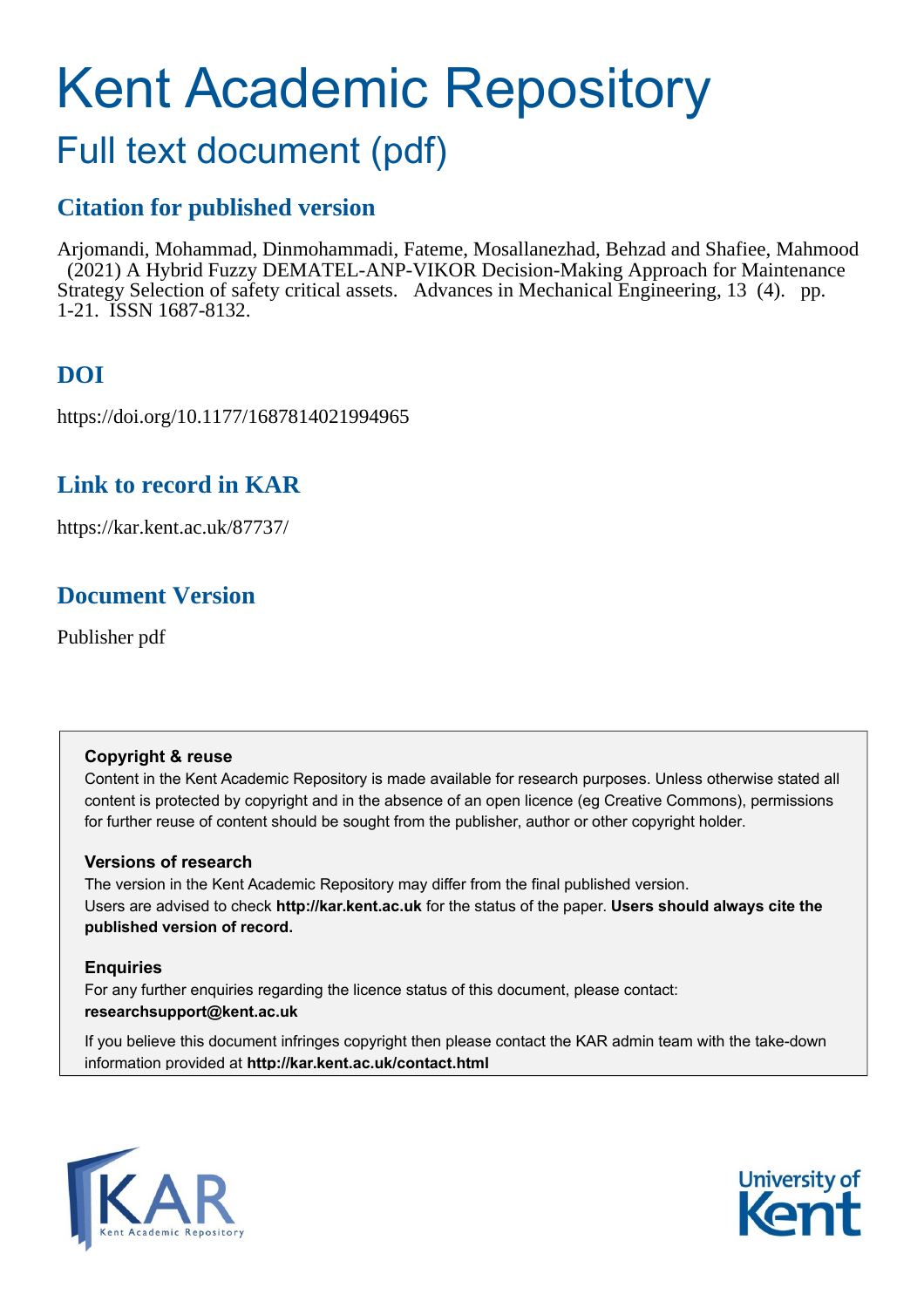Research Article



A fuzzy DEMATEL-ANP-VIKOR analytical model for maintenance strategy selection of safety critical assets

Advances in Mechanical Engineering 2021, Vol. 13(4) 1–21 © The Author(s) 2021 [DOI: 10.1177/1687814021994965](https://doi.org/10.1177/1687814021994965) [journals.sagepub.com/home/ade](https://journals.sagepub.com/home/ade)



#### Mohammad A Arjomandi<sup>1</sup>, Fateme Dinmohammadi<sup>2</sup>, Behzad Mosallanezhad<sup>3</sup> and Mahmood Shafiee<sup>4</sup>

#### Abstract

In most industries, such as aerospace, manufacturing, transport and energy sectors, maintenance plays a vital role in improving the performance of safety critical equipment and facilities. It also helps industries achieve the largest possible efficiency, ensure workplace and environmental safety, and reduce unnecessary breakdowns and costs. Therefore, it is crucial for industries to adopt an optimal maintenance strategy for their critical systems and infrastructure. In this study, we aim to propose a novel analytical multi-criteria decision-making (MCDM) methodology for selecting the most suitable maintenance strategy in distillation units of oil refinery plants. The alternative maintenance strategies include runto-failure (RTF), preventive maintenance (PM), condition-based maintenance (CBM), and reliability centered maintenance (RCM), which are evaluated with respect to 12 sub-criteria in three categories of economical, safety, and sustainability issues. The MCDM methodology consists of a DEMATEL-based analytic network process (ANP) method to determine the importance weights of decision criteria and a VIKOR method to rank the maintenance strategies. Also, interval type-2 fuzzy sets are used to capture uncertainty in experts' individual judgments. Finally, a real case study is provided to show the applicability of the proposed methodology to an oil refinery plant. The results show that, thanks to advances in degradation modeling, sensor technology, and data analytics platforms, the RCM and CBM are the superior maintenance strategy for crude oil distillation systems.

#### Keywords

Maintenance strategy selection, multi-criteria decision-making, DEMATEL, ANP, VIKOR, interval type-2 fuzzy

Date received: 24 July 2020; accepted: 21 January 2021

Handling Editor: James Baldwin

#### Introduction

Over the past decades, industrial maintenance has evolved from a set of tasks executed by operators to maintain equipment into a more strategic management issue.<sup>1</sup> A survey conducted by MIT showed that over \$200 billion is spent annually on maintenance by companies in North America.<sup>2</sup> It is indispensable to mention that maintenance costs may rise to 70% of the total operational expenses or even could exceed annual <sup>1</sup>Department of Maintenance, Abadan Oil Refinery Company, Abadan, Iran

<sup>2</sup> Faculty of Built Environment, University College London (UCL), London, UK

 $3$ Department of Industrial Engineering and Management Systems, Amirkabir University of Technology, Tehran, Iran 4 Mechanical Engineering Group, School of Engineering, University of Kent, Canterbury, UK

#### Corresponding author:

Mahmood Shafiee, Mechanical Engineering Group, School of Engineering, University of Kent, Jennison Building, Canterbury CT2 7NL, UK. Email: m.shafiee@kent.ac.uk

 $\odot$ Creative Commons CC BY: This article is distributed under the terms of the Creative Commons Attribution 4.0 License (https://creativecommons.org/licenses/by/4.0/) which permits any use, reproduction and distribution of the work without further permission provided the original work is attributed as specified on the SAGE and Open Access pages

(https://us.sagepub.com/en-us/nam/open-access-at-sage).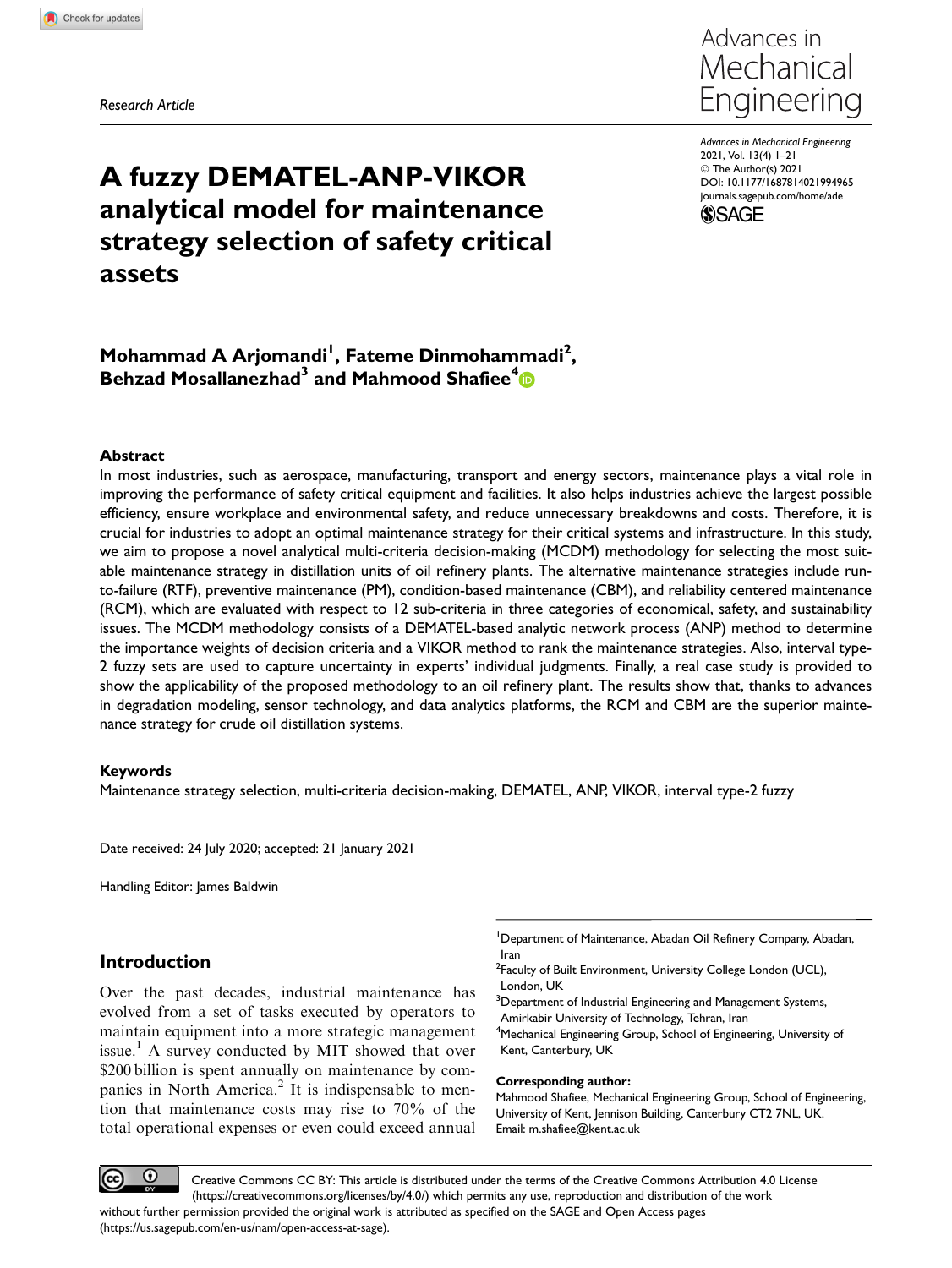net profit in some cases.3 Thus, industries are under increasing pressure to reduce their expenditure while enhancing customer service.<sup>4</sup> To achieve this aim, organizations and companies need to adopt an efficient and effective maintenance strategy for their critical equipment and facilities.

The development of a maintenance strategy can help businesses provide a plan of action containing specific recommendations on how to maintain their assets in a safe and serviceable condition. The implementation of this plan can result in a significant increase in the availability of assets, workplace safety, and environmental integrity. Up to now, many different types and approaches of asset maintenance management have been proposed by researchers and practitioners. Recent advances in technology and data science have also made it possible to detect faults within the system and predict potential breakdowns. New maintenance strategies such as condition-based maintenance (CBM), reliability centered maintenance (RCM), and predictive maintenance (PdM) are considered as promising technologies to monitor the condition of the equipment and determine its health and performance. However, the initial cost of implementing such technologies can be very high as they require a significant investment in sensor equipment and/or staff up-skilling.

Determining an optimal maintenance management strategy is one of the most important decision-making processes in industrial organizations.<sup>5</sup> Choosing the most suitable maintenance strategy among a set of available options for a piece of equipment involves numerous evaluation criteria, such as cost, safety, time, added-value, reliability, etc. In addition, today's concerns about global warming, depletion of energy resources, and increased greenhouse gas emission levels have introduced several environmental, social and governance factors, known as ''sustainability'' indicators, to consider in the maintenance decision-making.<sup>6</sup> Poor maintenance practice in industrial plants may result in increased energy consumption, waste, and greenhouse gas emissions, and may cause severe water, air, and soil pollutions. Every unplanned shutdown could also have negative impacts on habitats in the neighborhood area as well as the families of personnel and customers. Therefore, sustainability factors play an important role in the evaluation of maintenance strategies.

To solve the maintenance strategy selection problem, there is often a need to collect qualitative and quantitative failure data from many sources (such as interviews of stakeholders, observations from the field, historical records, etc.) and then compare different maintenance strategies with each other with respect to multiple criteria. Therefore, the maintenance strategy selection process is considered as a group multi-criteria decision making (MCDM) problem.<sup>7,8</sup> MCDM is a

technique that can be used to solve decision-making problems where multiple criteria, often conflicting, must be considered.<sup>9</sup> In recent years, several MCDM techniques and approaches such as simple additive weighting (SAW), analytic hierarchy process (AHP), analytical network process (ANP), technique of order preference similarity to the ideal solution (TOPSIS), etc. have been suggested to determine the optimal maintenance strategy for industrial assets. For a comprehensive review of the literature regarding the application of MCDM in maintenance decision-making, the readers can refer to Shafiee.<sup>10</sup>

The diversity of components, complexity of failure mechanisms, and existence of various dependencies among components in engineering systems have caused the process of maintenance strategy selection to be very complicated.<sup>11</sup> In addition, some of the maintenance evaluation criteria are non-financial and therefore hard to convert into a sensible measure. $4$  In such cases, it is more convenient for experts to express their opinions in linguistic terms than in numerical terms. The emerging methodology of fuzzy-set theory provides the necessary tools for dealing with such judgmental imprecision and uncertainty. The fuzzy set theory uses fuzzy numbers to capture the imprecision or vagueness in expert linguistic assessments. In the present study, interval type-2 fuzzy numbers which are a subset of type-2 generalized fuzzy numbers are used to handle uncertainty arising from judgment of multiple experts.

The objective of this paper is to propose a novel hybrid fuzzy MCDM methodology for selecting the most suitable maintenance strategy in safety critical equipment and facilities. The alternative maintenance strategies include RTF, PM, CBM, and RCM which are evaluated with respect to three distinct criteria, namely *cost*, *safety*, and sustainability. These criteria are further broken down into 12 sub-criteria, such as: cost of materials, cost of manpower, mean-time between failures (MTBF), meantime to failure (MTTR), acceptance by personnel, energy consumption, and environment protection. The decisionmaking process consists of a DEMATEL-based ANP method to determine the importance weights of decision criteria and a VIKOR method to rank the maintenance strategies. The applicability of the proposed methodology is shown through a real case study of an oil refinery plant. The results indicate that our methodology has huge potential to enhance the performance of maintenance decision-making process, making it more userfriendly and efficient in use.

The remainder of this study is organized as follow. Section 2 provides a comprehensive review of the literature related to the selection of an optimal maintenance management strategy with the use of MCDM methodology. Section 3 gives a brief introduction of interval type-2 fuzzy sets. Section 4 presents the proposed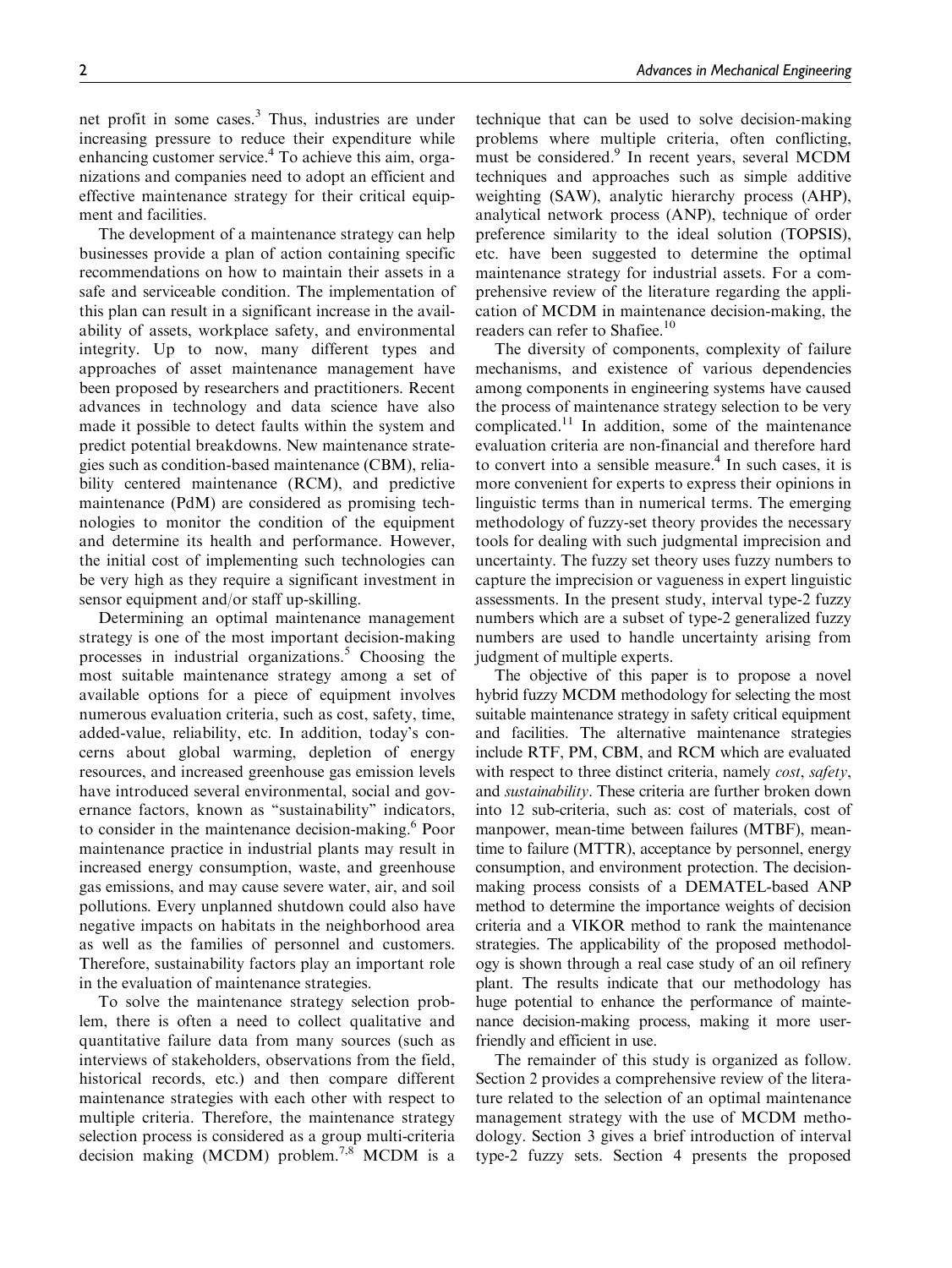methodology. Section 5 discusses the results of the case study. Finally, section 6 concludes the paper and suggests further possible works.

#### Literature review

A brief review of the literature shows that many studies have been conducted to identify an optimal maintenance strategy for different industry sectors, ranging from oil and gas to railway transportation and pharmaceutical industry to mining. The MCDM methodology, as one of the most common maintenance decisionmaking approaches, has received reasonable attention from the research community over the last two decades. Table 1 summarizes some of the most relevant studies with a focus on the use of MCDM techniques to solve the maintenance strategy selection problem.

Some observations from the literature review are as follows:

- $\bullet$  The classical MCDM methods have their own strengths and weaknesses. The integration of MCDM models can overcome the limitations of the individual methods and improve the efficiency of the decision-making process. The hybrid MCDM methods have received the most attention lately. However, to the best of authors knowledge, there is no study integrating the MCDM techniques of DEMATEL, ANP, and VIKOR to solve the maintenance strategy selection problem. This study proposes a hybrid DEMATEL-ANP-VIKOR approach to determine the importance weights of decision-making criteria and evaluate the performance of different maintenance strategies.
- $\bullet$  Fuzzy set theory is a powerful tool to deal with vagueness of human thoughts and take the imprecision of qualitative assessments into consideration. The fuzzy MCDM approaches have received increasing attention for the analysis of maintenance strategies. This study, for the first time, proposes an interval type-2 fuzzy set (as a generalization of the interval-valued fuzzy sets in Vahdani and Hadipour<sup>9</sup>) to characterize the uncertainties associated with experts' judgments.
- $\bullet$  Although cost and safety are important criteria, the sustainability factors must not be ignored. The review showed that there is very little knowledge about how sustainability factors affect maintenance decision-making. This paper involves all the economic, societal, and environmental factors related to sustainability of maintenance strategies.
- $\bullet$  No study was found investigating the efficiency of different maintenance strategies for

distillation units in the oil refining industry. This paper provides a real case study of determining the best maintenance strategy in a crude oil distillation unit.

#### Interval type-2 fuzzy sets

The theory of type-2 fuzzy set (T2FS) was introduced for the first time by Zadeh<sup>35</sup> as an extension for traditional or type-1 fuzzy set (T1FS). Mendel et al.<sup>36</sup> provided numerous examples about the interval type-2 fuzzy sets (IT2-FS). T2FS is called a ''fuzzy-fuzzy'' set since it has a membership function whose membership grade is a T1FS in the [0,1] interval. Although T2FS is more practical for characterizing the uncertainty and imperfection in the data, IT2-FS is exploited to overcome computational complexity and difficulties of T2FS in practical settings.<sup>37</sup> In this section, some fundamental concepts of IT2-FS are briefly introduced, which will be used in the subsequent sections.

**Definition 1.** A type-2 fuzzy set denoted by  $A$  is characterized by a type-2 membership function  $\mu_{\tilde{\mu}}(x, u)$ , and is defined by equation (1):<sup>38</sup>

$$
\tilde{A} = \{((x, u), \mu_A(x, u)) | \forall x \in X, \forall u \in J_x \subseteq [0, 1]\} \qquad (1)
$$

It can also be represented by equation (2):

$$
\tilde{A} = \int_{x \in X} \int_{u \in J_x} \frac{\mu_A(x, u)}{(x, u)} = \int_{x \in X} \left( \int_{u \in J_x} \frac{\mu_A(x, u)}{u} \right) / x \tag{2}
$$

The symbol  $\int$  switches to  $\sum$  for discrete space.

Definition 2. The footprint of uncertainty (FOU) is a bounded region for uncertainty in  $A$ , and is defined as follows:38

$$
FOU(\tilde{A}) = \bigcup_{x \in X} J_x = \bigcup_{x \in X} \{(x, u) | u \in J_x \subseteq [0, 1]\} \tag{3}
$$

**Definition 3.**  $\tilde{A}$  is called an IT2-FS when  $\mu_{\tilde{A}}(x, u) = 1$ . Therefore, an IT2-FS can be considered as a special case of a type-2 fuzzy set and is expressed by equation  $(4)^{39}$ :

$$
\tilde{A} = \int\limits_{x \in X} \int\limits_{u \in J_x} \frac{1}{(x, u)} = \int\limits_{x \in X} \left( \int\limits_{u \in J_x} \frac{1}{u} \right) / x \tag{4}
$$

**Definition 4.**  $Av$  and  $A_L$  are two trapezoidal IT2-FSs with heights between zero and one for fuzzy numbers. In general, two type-1 membership functions constitute the upper and the lower membership functions of an IT2-FS. Let  $\tilde{A} = (\tilde{A}v, \tilde{A}t)$  $= ((a_1^U, a_2^U, a_3^U, a_1^U, H_1(\tilde{A}_v), H_2(\tilde{A}_v), a_1^L, a_2^L, a_3^L, a_4^L)$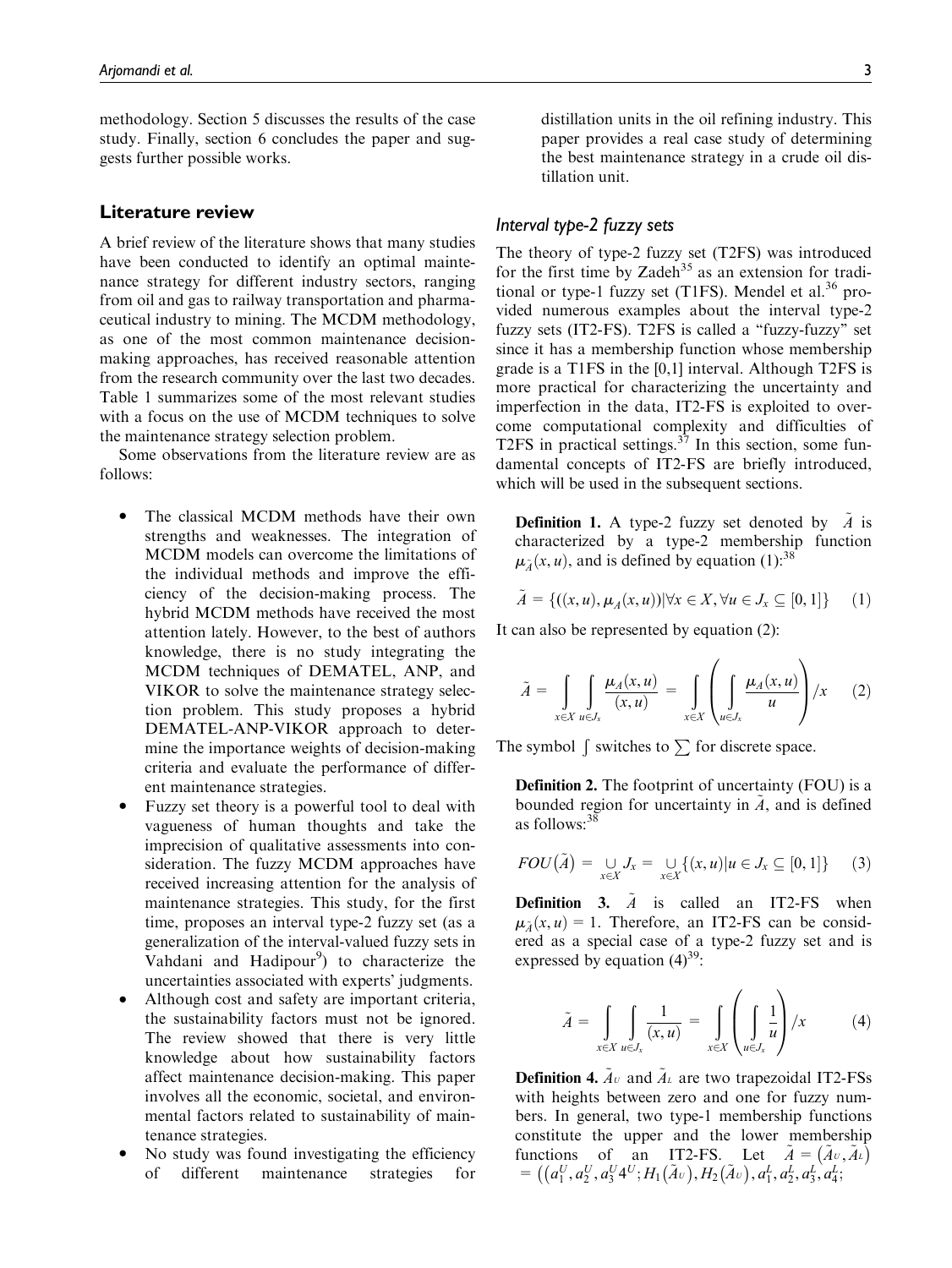| Reference                              | Summary                                                                                                                                                                                                                                                                                                                                                                                                                                                                                      |
|----------------------------------------|----------------------------------------------------------------------------------------------------------------------------------------------------------------------------------------------------------------------------------------------------------------------------------------------------------------------------------------------------------------------------------------------------------------------------------------------------------------------------------------------|
| Bevilacqua and Braglia <sup>12</sup>   | This study adopted an AHP methodology to determine the most appropriate maintenance strategy<br>for an Italian oil refinery plant. The maintenance strategies included: CM, PM, OM, CBM, and PdM,<br>which were compared with respect to four criteria of damage, applicability, added value, and cost.<br>The results showed that PM and PdM were the most suitable strategies for safety critical machines,                                                                                |
| Mechefske and Wang <sup>4</sup>        | whereas CM was found to be a proper strategy for non-critical components in the plant.<br>This study proposed a fuzzy MCDM methodology to evaluate and select the best maintenance<br>strategy among BM, SM, and CBM (based on three techniques of thermal monitoring, oil analysis, and<br>vibration analysis). The approach was then applied to different types of machines, including centrifugal                                                                                         |
| Al-Najjar and Alsyouf <sup>13</sup>    | pumps, centrifugal compressors, and reciprocating compressors.<br>This study proposed a fuzzy MCDM methodology to select the most efficient maintenance strategy<br>among FBM, TBPM, VBM, TPM, RCM, and TQMain. The approach was tested on two case studies: a                                                                                                                                                                                                                               |
| Alsyouf <sup>7</sup>                   | paper mill bearing and a pump station.<br>This study developed MCDM models using the SAW method to select the most cost-effective<br>maintenance strategy in power stations, paper mills, and hydraulic machines within different Swedish<br>industries. It was shown that the use of VBM for maintenance planning saved repair costs to some<br>extent.                                                                                                                                     |
| Sharma et al. <sup>14</sup>            | This study proposed a fuzzy linguistic modeling approach to select the best maintenance strategy<br>among BM, TBPM, CBM, TPM, and RCM for a gear system. Inputs of the fuzzy model included<br>historical data related to failure of the gear system such as its operation mode, load, speed, and<br>lubricant quality. The results demonstrated that CBM and TPM were the most advantageous                                                                                                 |
| Bertolini and Bevilacqua <sup>15</sup> | maintenance strategies.<br>This study proposed an integrated AHP-GP (goal programming) approach to determine the most<br>suitable maintenance strategy for centrifugal pumps in an oil refinery. The maintenance strategies<br>included CM, TBPM, and PdM, which were compared with respect to how much they contributed to<br>the reduction in occurrence, severity, and detection of failures.                                                                                             |
| Wang et al. <sup>16</sup>              | This study proposed a fuzzy AHP methodology with a new prioritization technique to solve the<br>maintenance strategy selection problem in a power plant. Safety, cost, added value, and feasibility<br>were considered as evaluation criteria for the decision-making process. The results of the study<br>showed that PdM was the most suitable maintenance strategy for boilers.                                                                                                           |
| Gaonkar et al. <sup>17</sup>           | This study presented an approach based on Saaty's priority theory and fuzzy arithmetic ( $\alpha$ -cuts) to<br>select the best maintenance strategy among CM, TBPM, and PdM. The evaluation criteria included:<br>cost, reliability, safety, product quality, inventory, return on investment, acceptance by labor, and<br>competitiveness. The results showed that the most suitable strategy was PdM.                                                                                      |
| lerace and Cavalieri <sup>1</sup>      | This study proposed a comparative analysis between the AHP technique and a fuzzy linguistic<br>approach for selecting the most suitable maintenance strategy in an Italian manufacturing firm. The<br>comparison was made in terms of three performance metrics, namely, reliability of the model,<br>easiness to construct, and easiness to use the model. The results showed that the AHP was better in<br>terms of the first two metrics, however the fuzzy approach was user friendlier. |
| Ahmadi et al. <sup>18</sup>            | This study presented an MCDM approach, which was a combination of AHP, VIKOR, TOPSIS, and<br>benefit-cost analysis methods, to rank various maintenance strategies based on different preferences.<br>The model was tested on an aircraft system and the results revealed that "prognostics and health<br>management (PHM)" was the most favorable maintenance strategy, followed by "functional check"<br>and "restoration."                                                                |
| Arunraj and Maiti <sup>19</sup>        | This study proposed an integrated AHP-GP approach for evaluating the maintenance strategies in a<br>benzene extraction unit of a chemical plant. The results showed that, considering risk as a criterion,<br>CBM was a preferred strategy over TBPM.                                                                                                                                                                                                                                        |
| Vahdani and Hadipour <sup>9</sup>      | This study proposed a fuzzy ELECTRE method to solve the maintenance strategy selection problem,<br>where the weights of criteria were expressed by interval-valued fuzzy numbers. The maintenance<br>alternatives included: FBM, TBPM, and CBM, which were compared with each other with respect to<br>six criteria of cost, acceptance by labors, reliability, competitiveness, product quality, and inventories.                                                                           |
| Bashiri et al. <sup>20</sup>           | This study proposed an interactive fuzzy linear assignment method for selecting the most suitable<br>maintenance strategy between CM, TBPM, CBM, and PdM based on six criteria. The experts'<br>opinions are incorporated by linguistic variables using trapezoidal fuzzy numbers.                                                                                                                                                                                                           |
| Tan et al. <sup>21</sup>               | This paper adopted an AHP and ANP methodology to determine the most suitable maintenance<br>strategy for Fujian Oil Refinery ISOMAX unit in China. The decision-making criteria were same as<br>those considered in Wang et al. <sup>16</sup> The results showed that RCM was the best strategy for<br>unsatisfactory areas, PM for critical areas, and CM for tolerable areas.                                                                                                              |
| Chan and Prakash <sup>22</sup>         | This study developed a fuzzy MCDM approach to choose the most appropriate maintenance strategy<br>in manufacturing firms. The evaluation criteria included: capital cost, running cost, maintenance<br>downtime, reliability, capability, repair load, operator skills, flexibility, efficiency, facility utilization, and<br>resource availability.                                                                                                                                         |

Table 1. Summary of some important studies on the use of MCDM to solve maintenance strategy selection.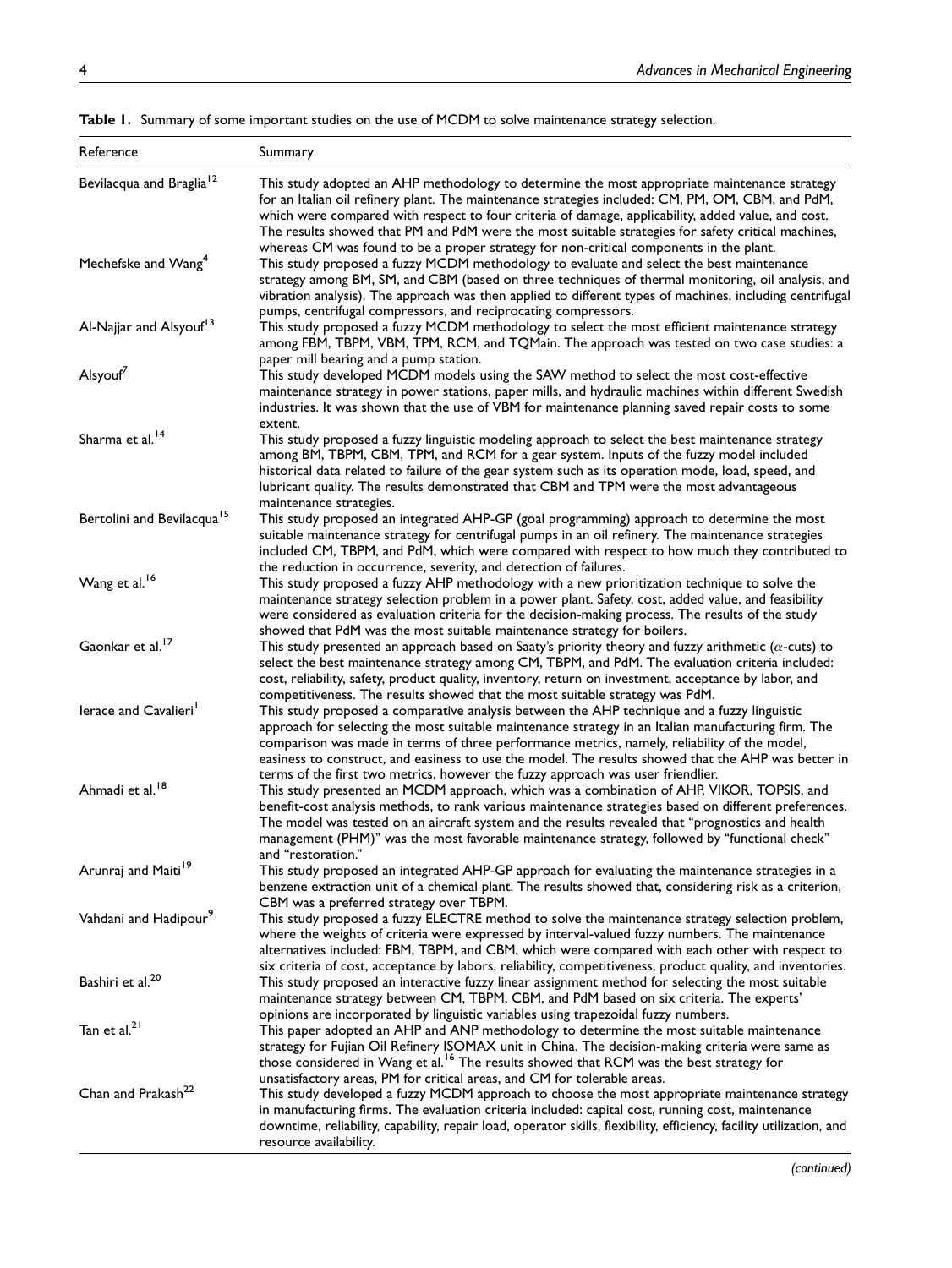Continued

| Reference                            | Summary                                                                                                                                                                                                                                                                                                                                                                                                                                                                           |
|--------------------------------------|-----------------------------------------------------------------------------------------------------------------------------------------------------------------------------------------------------------------------------------------------------------------------------------------------------------------------------------------------------------------------------------------------------------------------------------------------------------------------------------|
| Nezami and Yildirim <sup>6</sup>     | This study proposed a fuzzy VIKOR methodology with sustainability considerations to solve the<br>maintenance strategy selection problem in a manufacturing company. The concept of factor analysis                                                                                                                                                                                                                                                                                |
| Nakhjavani et al. <sup>23</sup>      | was applied to determine the leading factors of the sustainability pillars.<br>This study proposed a combined model of ANP and DEMATEL to select the most suitable<br>maintenance strategy for transformer equipment in the pharmaceutical industry. Seven criteria,<br>including output quality, availability, overall equipment effectiveness (OEE), productivity, maintenance<br>quality, and maintainability were considered. The results ranked the RCM strategy as the most |
| Baidya and Ghosh <sup>24</sup>       | suitable maintenance strategy.<br>This study adopted the AHP methodology to evaluate the effectiveness of four CBM strategies,<br>including: vibration analysis, acoustic emission, oil analysis, and shock pulse. The results showed that<br>acoustic emission is the most effective technology for gear and bearing systems.                                                                                                                                                    |
| Vishnu and Regikumar <sup>5</sup>    | This study adopted the AHP methodology to find the most appropriate maintenance strategy for a<br>titanium dioxide process plant based on the data obtained from an RCM program. Experts from both<br>maintenance and production departments were involved in the decision-making.                                                                                                                                                                                                |
| Tajadod et al. <sup>25</sup>         | This study proposed a comparative analysis between AHP, ANP, fuzzy AHP, and fuzzy ANP<br>techniques for selecting the most suitable maintenance strategy in a dairy manufacturing factory. The<br>experts' opinions were incorporated by triangular fuzzy numbers and combined using an AIP<br>(aggregation of individual priorities) approach. The priority vectors of decision elements were<br>calculated by the Mikhailov's fuzzy preference programming.                     |
| Seiti et al. <sup>11</sup>           | This study proposed a risk based AHP method to choose the most appropriate maintenance strategy<br>in a steel rolling company. The maintenance alternatives included: BM, TBPM, TPM, and CBM, which<br>were compared with each other with respect to four criteria of added value, efficiency, damage, and<br>reliability.                                                                                                                                                        |
| Srivastava et al. <sup>26</sup>      | This study provided a comparative analysis between fuzzy AHP, fuzzy TOPSIS, and graphical<br>methodologies to evaluate and prioritize five maintenance strategies, including: CM, TBPM, CBM,<br>PdM, and OM according to four criteria of cost, safety, added value, and the ease of execution. All<br>methods concluded that PdM was the most appropriate maintenance strategy for a steam generating<br>unit in a power plant.                                                  |
| Baidya et al. <sup>27</sup>          | This study proposed a method which was the combination of quality function deployment (QFD),<br>AHP, and benefit of doubt (BoD) to prioritize the CBM techniques studied in Baidya and Ghosh. <sup>24</sup><br>The method was tested on a bearing system, a gear system, and a lubricating system in an Indian<br>manufacturing organization.                                                                                                                                     |
| Borjalilu and Ghambari <sup>28</sup> | This study proposed a fuzzy ANP method to select the best maintenance strategy for a 5-MW<br>powerhouse unit. The maintenance strategies included CM, TBPM, CBM, RCM, and PdM which were<br>evaluated with respect to five criteria: organization, safety, administration, staff, and technical<br>requirements. The results showed that PdM was the best maintenance strategy.                                                                                                   |
| Hemmati et al. <sup>29</sup>         | This study adopted a fuzzy ANP model to select the best maintenance strategy for different types of<br>equipment in an acid manufacturing plant (e.g. boiler, molten sulfur ponds, cooling towers, absorption<br>tower, converter, sulfur fuel furnace, and heat exchanger). The maintenance strategies included CM,<br>BM, TBPM, and CBM, which were evaluated with respect to three criteria of risk, added value, and<br>cost.                                                 |
| Asuquo et al. <sup>2</sup>           | This study adopted the TOPSIS methodology to rank the maintenance strategies of marine and<br>offshore machinery with respect to their costs and benefits. The method allowed to incorporate and<br>aggregate the subjective opinions of multiple decision makers.                                                                                                                                                                                                                |
| Ighravwe and Oke <sup>30</sup>       | This study proposed a model by combining four methods of stepwise weight assessment ratio<br>analysis (SWARA), weighted additive sum product assessment (WASPAS), fuzzy axiomatic design<br>(FAD), and additive ratio assessment (ARAS) to select the most appropriate maintenance strategy for<br>public buildings. PdM was ranked as the best strategy, followed by PM and CBM.                                                                                                 |
| Shafiee et al. <sup>31</sup>         | This study proposed a model which was a combination of ANP and cost-risk criticality analysis to<br>choose the best maintenance strategy for multi-component systems. The aim of the model was to<br>find the best maintenance strategy that meets the goals of minimum cost and maximum reliability for<br>the system. The approach was tested on a new wind turbine technology consisting of several<br>mechanical, electrical, and auxiliary components at the design stage.   |
| Wang and Piao <sup>32</sup>          | This study adopted the AHP methodology to select the best maintenance strategy for a single piece<br>of equipment and then proposed a fuzzy MCDM approach to determine the maintenance priorities<br>of equipment components in the initial stage of operation and maintenance (O&M).                                                                                                                                                                                             |
| Ighravwe et al. <sup>33</sup>        | This study adopted a TOPSIS methodology to evaluate and rank four maintenance strategies for an<br>off-grid PV-powered street lightning system. The methodology simultaneously contemplated all the<br>social, technical, economic, environmental and policy factors and presented a SWOT (strength,<br>weakness, opportunity, and threats) matrix to analyze the maintenance strategies. The most<br>appropriate maintenance strategy was chosen to be CBM.                      |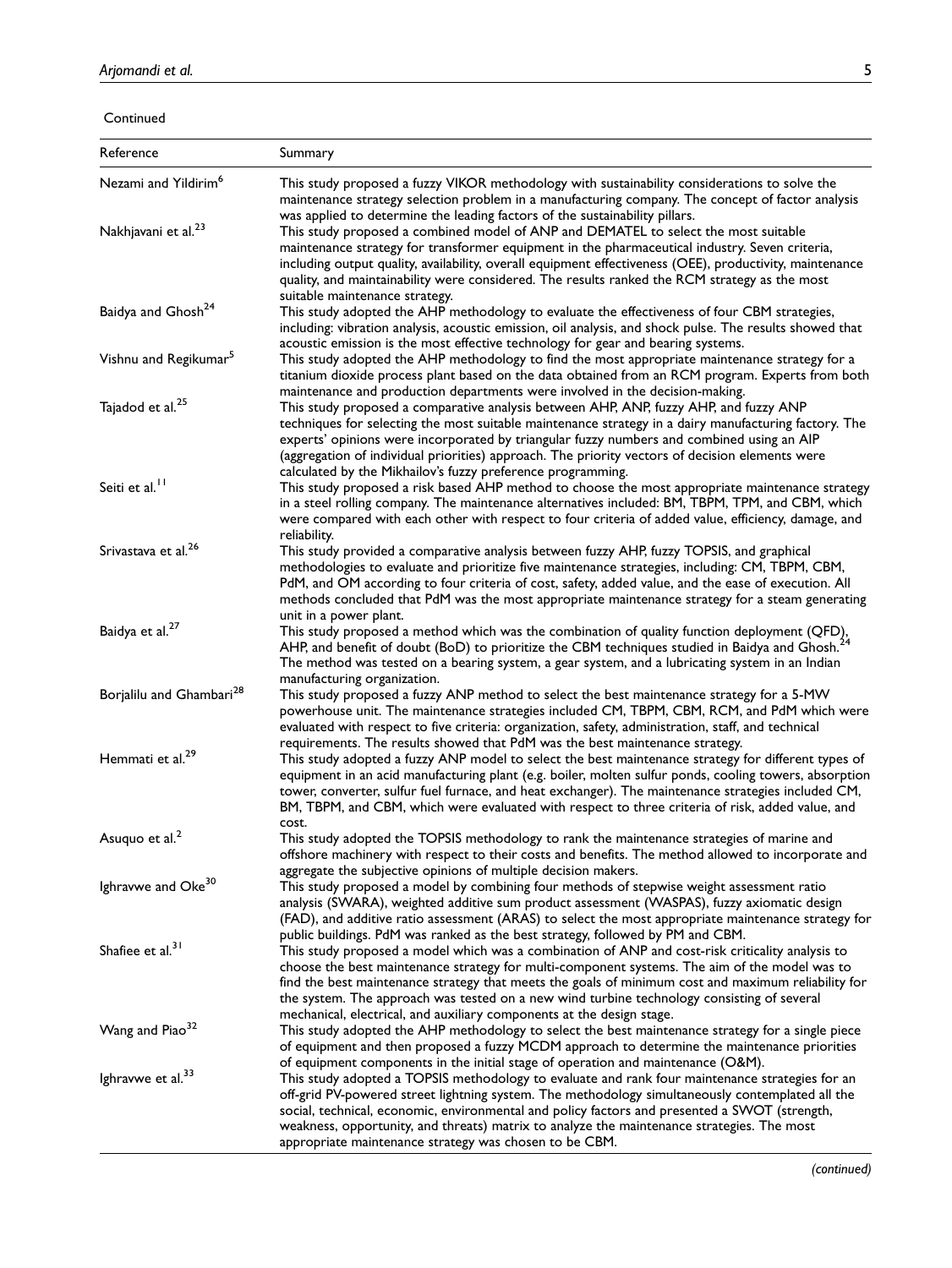| Continued                   |                                                                                                                                                                                                                                                                                  |  |  |  |
|-----------------------------|----------------------------------------------------------------------------------------------------------------------------------------------------------------------------------------------------------------------------------------------------------------------------------|--|--|--|
| Reference                   | Summary                                                                                                                                                                                                                                                                          |  |  |  |
| Panwar et al. <sup>34</sup> | This study proposed an integrated AHP-VIKOR methodology to rank the maintenance strategies for<br>a pulping system in the paper industry. The ranking was made based on five criteria: failure likelihood,<br>detectability, downtime duration, standby parts, and safety risks. |  |  |  |

BM: breakdown maintenance; CBM: condition-based maintenance; CM: corrective maintenance; FBM: failure-based maintenance; OM: opportunistic maintenance; PdM: predictive maintenance; RCM: reliability-centered maintenance; SM: scheduled maintenance; TBPM: time-based preventive maintenance; TPM: total productive maintenance; TQMain: total quality maintenance; VBM: vibration-based monitoring.



Figure 1. The geometrical representation of a trapezoidal IT2-FS number.

 $H_1(\tilde{A}_L), H_2(\tilde{A}_L))$  be a trapezoidal IT2-FS, where  $a_1^U, a_2^U, a_3^U, a_4^U, a_1^L, a_2^L, a_3^L$  and  $a_4^L$  are real numbers which hold for  $a_1^U \le a_2^U \le a_3^U \le a_4^U \le a_1^L \le a_2^L$ <br> $\le a_3^L \le a_4^L$ .  $H_j(\tilde{A}^U) \in [0, 1]$  for  $1 \le j \le 2$  is the membership value of the element  $a_{(j+1)}^U$  in upper trape-<br>raided mombership function  $\tilde{a}$  and  $U(\tilde{a}) \subset [0, 1]$ zoidal membership function  $\tilde{A}^U$ , and  $H_j(\tilde{A}^L) \in [0, 1]$ for  $1 \le j \le 2$  is the membership value of the element  $a_{(j+1)}^L$  in lower trapezoidal membership function  $\tilde{A}^{\nu}$ .<sup>40</sup> The geometrical representation of a trapezoidal IT2-FS number is shown in Figure 1.

**Definition 5.** Assume  $A_1$  and  $A_2$  are two IT2-FSs given by:

$$
\tilde{A}_1 = (\tilde{A}_1^U, \tilde{A}_1^L) = ((a_{11}^U, a_{12}^U, a_{13}^U, a_{14}^U; H_1(\tilde{A}_1^U), H_2(\tilde{A}_1^U), a_{11}^L, a_{12}^L, a_{13}^L, a_{14}^L; H_1(\tilde{A}_1^L), H_2(\tilde{A}_1^L))), \n\tilde{A}_2 = (\tilde{A}_2^U, \tilde{A}_2^L) = ((a_{21}^U, a_{22}^U, a_{23}^U, a_{24}^U; H_1(\tilde{A}_2^U), H_2(\tilde{A}_2^U), a_{21}^L, a_{22}^L, a_{23}^L, a_{24}^L; H_1(\tilde{A}_2^L), H_2(\tilde{A}_2^L))),
$$

Therefore, the main arithmetic operations for IT2-FSs are defined as follows:<sup>41</sup>

$$
\tilde{A}_1 + \tilde{A}_2 = (\tilde{A}_1^U, \tilde{A}_1^L) + (\tilde{A}_2^U, \tilde{A}_2^L) = \left( \begin{pmatrix} a_{11}^U + a_{21}^U, a_{12}^U + a_{22}^U, a_{13}^U + a_{23}^U, a_{14}^U + a_{34}^U; \\ \min(H_1(\tilde{A}_1^U), H_1(\tilde{A}_2^U)), \min(H_2(\tilde{A}_1^U), H_2(\tilde{A}_2^U)) \end{pmatrix}, \left( \begin{matrix} a_{11}^L + a_{21}^L, a_{12}^L + a_{22}^L, a_{13}^L + a_{23}^L, a_{14}^L + a_{34}^L; \\ a_{11}^L + a_{21}^L, a_{12}^L + a_{22}^L, a_{13}^L + a_{23}^L, a_{14}^L + a_{34}^L; \\ \min(H_1(\tilde{A}_1^L), H_1(\tilde{A}_2^L)), \min(H_2(\tilde{A}_1^L), H_2(\tilde{A}_2^L)) \end{pmatrix} \right), \quad (5)
$$

$$
\tilde{A}_1 - \tilde{A}_2 = (\tilde{A}_1^U, \tilde{A}_1^L) - (\tilde{A}_2^U, \tilde{A}_2^L) = \left( \left( \begin{array}{c} a_{11}^U - a_{21}^U, a_{12}^U - a_{22}^U, a_{13}^U - a_{23}^U, a_{14}^U - a_{34}^U; \\ \min(H_1(\tilde{A}_1^U), H_1(\tilde{A}_2^U)), \min(H_2(\tilde{A}_1^U), H_2(\tilde{A}_2^U)) \end{array} \right), \\ \left( \begin{array}{c} a_{11}^L - a_{21}^L, a_{12}^L - a_{22}^L, a_{13}^L - a_{23}^L, a_{14}^L - a_{34}^L; \\ a_{11}^L - a_{21}^L, a_{12}^L - a_{22}^L, a_{13}^L - a_{23}^L, a_{14}^L - a_{34}^L; \\ \min(H_1(\tilde{A}_1^L), H_1(\tilde{A}_2^L)), \min(H_2(\tilde{A}_1^L), H_2(\tilde{A}_2^L)) \end{array} \right), \tag{6}
$$

$$
\tilde{A}_1 \times \tilde{A}_2 = (\tilde{A}_1^U, \tilde{A}_1^L) \times (\tilde{A}_2^U, \tilde{A}_2^L) = \left( \left( \begin{array}{c} a_{11}^U \times a_{21}^U, a_{12}^U \times a_{22}^U, a_{13}^U \times a_{23}^U, a_{14}^U \times a_{34}^U; \\ \min(H_1(\tilde{A}_1^U), H_1(\tilde{A}_2^U)), \min(H_2(\tilde{A}_1^U), H_2(\tilde{A}_2^U)) \end{array} \right), \\ \left( \begin{array}{c} a_{11}^U \times a_{21}^U, a_{12}^U \times a_{22}^U, a_{13}^U \times a_{23}^U, a_{14}^U \times a_{34}^U; \\ a_{11}^U \times a_{21}^L, a_{12}^L \times a_{22}^L, a_{13}^L \times a_{23}^L, a_{14}^L \times a_{34}^L; \\ \min(H_1(\tilde{A}_1^U), H_1(\tilde{A}_2^U)), \min(H_2(\tilde{A}_1^U), H_2(\tilde{A}_2^U)) \end{array} \right), \tag{7}
$$

$$
k\tilde{A}_1 = \left( \left( \begin{array}{c} (k \times a_{11}^U, k \times a_{12}^U, k \times a_{13}^U, k \times a_{14}^U; H_1(\tilde{A}_1^U), H_2(\tilde{A}_1^U)), \\ (k \times a_{11}^L, k \times a_{12}^L, k \times a_{13}^L, k \times a_{14}^L; H_1(\tilde{A}_1^L), H_2(\tilde{A}_1^L)) \end{array} \right) \right),
$$
\n(8)

$$
\frac{\tilde{A}_1}{k} = \left( \left( \frac{\left( \frac{1}{k} \times a_{11}^U, \frac{1}{k} \times a_{12}^U, \frac{1}{k} \times a_{13}^U, \frac{1}{k} \times a_{14}^U; H_1(\tilde{A}_1^U), H_2(\tilde{A}_1^U) \right),}{\left( \frac{1}{k} \times a_{11}^L, \frac{1}{k} \times a_{12}^L, \frac{1}{k} \times a_{13}^L, \frac{1}{k} \times a_{14}^L; H_1(\tilde{A}_1^L), H_2(\tilde{A}_1^L) \right) \right). \tag{9}
$$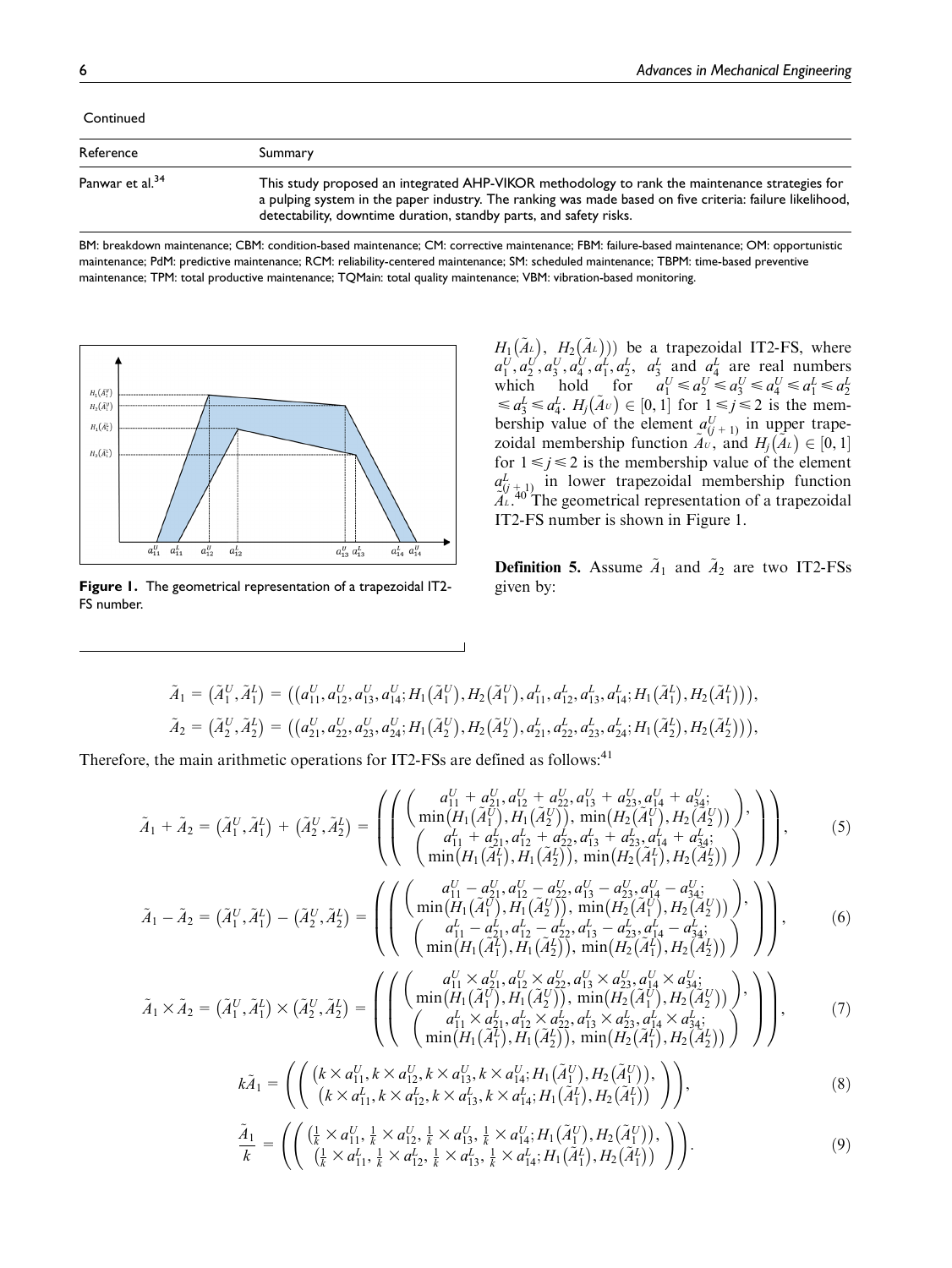

Figure 2. The proposed fuzzy group MCDM methodology for maintenance strategy selection.

Definition 6. The deviation degree of two trapezoidal IT2-FS numbers is defined by equation  $(10)$ :<sup>41</sup>

$$
D(\tilde{A}_1, \tilde{A}_2) = \sqrt{D^U + D^L}, \qquad (10)
$$

where:

$$
D^{U} = (a_{11}^{U} - a_{21}^{U})^{2} + (a_{12}^{U}H_{1}(\tilde{A}_{1}^{U}) - a_{22}^{U}H_{1}(\tilde{A}_{2}^{U}))^{2}
$$
  
+ 
$$
(a_{13}^{U}H_{2}(\tilde{A}_{1}^{U}) - a_{23}^{U}H_{2}(\tilde{A}_{2}^{U}))^{2} + (a_{14}^{U} - a_{24}^{U})^{2},
$$
  

$$
D^{L} = (a_{11}^{L} - a_{21}^{L})^{2} + (a_{12}^{L}H_{1}(\tilde{A}_{1}^{L}) - a_{22}^{L}H_{1}(\tilde{A}_{2}^{L}))^{2}
$$
  
+ 
$$
(a_{13}^{L}H_{2}(\tilde{A}_{1}^{L}) - a_{23}^{L}H_{2}(\tilde{A}_{2}^{L}))^{2} + (a_{14}^{L} - a_{24}^{L})^{2}.
$$

Definition 7. The crisp value of a trapezoidal IT2-FS number is defined by equation  $(11)$ :<sup>40</sup>

#### The proposed methodology

In real-world situations, the decision-makers might encounter uncertainty when assigning numerical values to their preferences. The maintenance decision-making process involves subjective judgments by domain experts, which may be inconsistent or sometimes contradictory. In this study, we propose a fuzzy group decision-making methodology to overcome difficulties of subjective assessments.

Figure 2 represents the flowchart of the proposed maintenance strategy selection methodology in the IT2- FS environment. As can be seen, a three-step process is employed to solve the decision-making problem. These steps include: (1) initial step, where the decision makers define linguistic measures for the evaluation of criteria, dimensions, and maintenance strategies using IT2-FS models; (2) weight determination step, where the DEMATEL-ANP (DANP) method is applied to identify the importance weights of criteria and sub-criteria; and (3) maintenance selection step, where the VIKOR method is used to prioritize the maintenance strategies.

In what follows, the details of implementing the interval type-2 fuzzy DEMATEL-ANP-VIKOR technique are presented.

#### Interval type-2 fuzzy DANP

The DANP is a novel MCDM method that combines the individual DEMATEL and ANP techniques. The DANP method is used to identify the relationships among criteria, and then obtain the importance weights of criteria. This hybrid MCDM method is evolved from Dincer et al. $43$  and contains the following steps:

Step 1: The experts' opinions are collected in the form of fuzzy preference relations. The experts are asked to fill out the relation matrix using some linguistic variables as defined in Table 2.

Step 2: The linguistic variables are converted to IT2- FS numbers, and the aggregated initial relation matrix K is computed by equation  $(12)$ :

$$
\tilde{\mathbf{K}} = \left[ \tilde{\kappa}^{(1)} + \tilde{\kappa}^{(2)} + \ldots + \tilde{\kappa}^{(P)} \right] / P \tag{12}
$$

where  $P$  is the number of decision makers. Therefore, the aggregated initial direct relation matrix is given by:

$$
CR(\tilde{A}) = \frac{[a_1^U + a_2^U H_1(\tilde{A}v) + a_3^U H_2(\tilde{A}v) + a_4^U + a_1^L] + [a_2^L(1 + H_1(\tilde{t}_y^L)) + a_3^L(1 + H_2(\tilde{t}_y^L)) + a_4^L]}{8}
$$
(11)

For further reading on the interval type-2 fuzzy sets the readers can refer to Li et al. $42$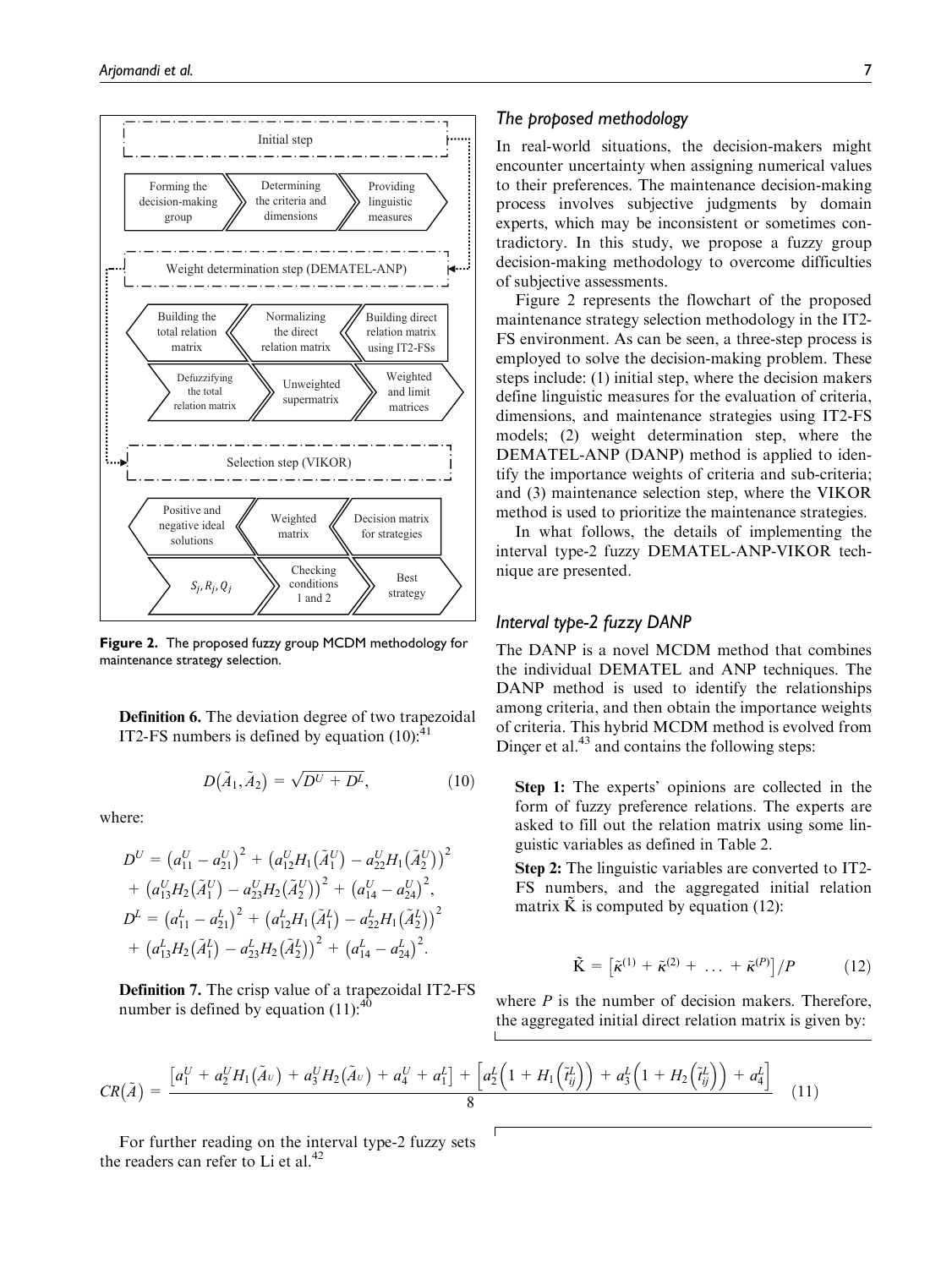Table 2. Linguistic variables used for comparing criteria.

| Linguistic variables | <b>IT2-FS numbers</b>                                        |
|----------------------|--------------------------------------------------------------|
| Very low (VL)        | ((0,0,0,0;1,1,0,0,0,0;0.9,0.9))                              |
| Low $(L)$            | ((0,0,0,0.1;1,1,0,0,0,0.05;0.9,0.9))                         |
| Low medium (LM)      | $((0,0.1,0.1,0.3;1,1,0.05,0.1,0.1,0.2;0.9,0.9))$             |
| Medium (M)           | $((0.1, 0.3, 0.3, 0.5, 1, 1, 0.2, 0.3, 0.3, 0.4, 0.9, 0.9))$ |
| High medium (HM)     | $((0.3, 0.5, 0.5, 0.7; 1, 1, 0.4, 0.5, 0.5, 0.6; 0.9, 0.9))$ |
| High (H)             | $((0.5, 0.7, 0.7, 0.9; 1, 1, 0.6, 0.7, 0.7, 0.8; 0.9, 0.9))$ |
| Very high (VH)       | $((0.7, 0.9, 0.9; 1, 1, 1, 0.8, 0.9, 0.9, 0.95; 0.9, 0.9))$  |

$$
\tilde{\mathbf{K}} = \begin{bmatrix} 0 & \tilde{\kappa}_{12} & \dots & \tilde{\kappa}_{1m} \\ \tilde{\kappa}_{21} & 0 & \dots & \tilde{\kappa}_{2m} \\ \vdots & \vdots & \ddots & \vdots \\ \tilde{\kappa}_{m1} & \tilde{\kappa}_{m2} & \dots & 0 \end{bmatrix}
$$
 (13)

where  $\tilde{\kappa}_{ij} = \left( \left( \alpha_{ij}^U, \beta_{ij}^U, \gamma_{ij}^U, \delta_{ij}^U; H_1 \left( \tilde{\kappa}_{ij}^U \right), H_2 \left( \tilde{\kappa}_{ij}^U \right), \alpha_{ij}^L, \right. \right)$  $\overline{1}$  $\beta_{ij}^L, \gamma_{ij}^L, \delta_{ij}^L; H_1 \Bigl(\tilde{\kappa}_{ij}^L \Bigr), H_2 \Bigl(\tilde{\kappa}_{ij}^L \Bigr) ) .$ 

Step 3: The direct relation matrix is normalized. To do so, the initial direct relation matrix  $\tilde{K}$  is converted to eight  $m \times m$  matrices, namely  $\tilde{K}_{\alpha}$ ,  $\tilde{K}_{\beta}$ ,  $\tilde{K}_{\gamma^U}$ ,  $\tilde{K}_{\delta^U}$ ,  $\tilde{K}_{\alpha^L}$ ,  $\tilde{K}_{\beta^L}$ ,  $\tilde{K}_{\gamma^L}$ , and  $\tilde{K}_{\delta^L}$ , as given below:

$$
\tilde{\mathbf{K}}_{\alpha} = \begin{bmatrix}\n0 & \alpha_{12}^U & \dots & \alpha_{1m}^U \\
\alpha_{21}^U & 0 & \dots & \alpha_{2m}^U \\
\vdots & \vdots & \ddots & \vdots \\
\alpha_{m1}^U & \alpha_{m2}^U & \dots & 0\n\end{bmatrix},
$$
\n
$$
\tilde{\mathbf{K}}_{\beta} = \begin{bmatrix}\n0 & \beta_{12}^U & \dots & \beta_{1m}^U \\
\beta_{21}^U & 0 & \dots & \beta_{2m}^U \\
\vdots & \vdots & \ddots & \vdots \\
\beta_{m1}^U & \beta_{m2}^U & \dots & 0\n\end{bmatrix}, \dots, \qquad (14)
$$
\n
$$
\tilde{\mathbf{K}}_{\delta^L} = \begin{bmatrix}\n0 & \delta_{12}^L & \dots & \delta_{1m}^L \\
\delta_{21}^U & 0 & \dots & \delta_{2m}^L \\
\vdots & \vdots & \ddots & \vdots \\
\delta_{m1}^L & \delta_{m2}^L & \dots & 0\n\end{bmatrix}
$$

The largest element in  $\tilde{K}_{\delta^U}$  matrix is found and used to obtain the normalization coefficient  $(Y)$  as defined in equation (15):

$$
Y = \max\left(\max_{1 \leq i \leq m} \sum_{j=1}^{m} \tilde{K}_{\delta_{ij}^U}, \max_{1 \leq j \leq m} \sum_{i=1}^{m} \tilde{K}_{\delta_{ij}^U}\right) \qquad (15)
$$

The normalized direct relation matrix,  $\tilde{\Omega}$  is given by equation (16):

$$
\tilde{\Omega} = \left[ \begin{array}{cccc} 0 & \tilde{\omega}_{12} & \dots & \tilde{\omega}_{1m} \\ \tilde{\omega}_{21} & 0 & \dots & \tilde{\omega}_{2m} \\ \vdots & \vdots & \ddots & \vdots \\ \tilde{\omega}_{m1} & \tilde{\omega}_{m2} & \dots & 0 \end{array} \right] \tag{16}
$$

where the matrix elements are calculated by equation (17):

$$
\tilde{\omega}_{ij} = \frac{\tilde{\kappa}_{ij}}{\Upsilon} \n= \left( \begin{pmatrix} \tilde{\kappa}_{a_{ij}^U} & \tilde{\kappa}_{b_{ij}^U} & \tilde{\kappa}_{s_{ij}^U} & \tilde{\kappa}_{s_{ij}^U} \\ \frac{\tilde{\kappa}_{a_{ij}^U}}{\Upsilon} & \tilde{\kappa}_{b_{ij}^L} & \tilde{\kappa}_{s_{ij}^U} & \tilde{\kappa}_{s_{ij}^U} \\ \frac{\tilde{\kappa}_{a_{ij}^L}}{\Upsilon} & \frac{\tilde{\kappa}_{b_{ij}^L}}{\Upsilon} & \frac{\tilde{\kappa}_{b_{ij}^L}}{\Upsilon} & \tilde{\kappa}_{s_{ij}^L} \\ \frac{\tilde{\kappa}_{a_{ij}^L}}{\Upsilon} & \frac{\tilde{\kappa}_{s_{ij}^L}}{\Upsilon} & \frac{\tilde{\kappa}_{s_{ij}^L}}{\Upsilon} & H_1(\tilde{t}_{ij}^L), H_2(\tilde{t}_{ij}^L) \end{pmatrix} \right)
$$
\n(17)

Step 4: The total relation matrix is calculated in a similar way as the initial direct relation matrix in step 3 was calculated. Thus, we consider eight  $m \times m$ matrices, namely  $\tilde{\Omega}_{\alpha^U}, \tilde{\Omega}_{\beta^U}, \tilde{\Omega}_{\gamma^U}, \tilde{\Omega}_{\delta^U}, \tilde{\Omega}_{\alpha^L}, \tilde{\Omega}_{\beta^L}, \tilde{\Omega}_{\gamma^L},$ and  $\tilde{\Omega}_{\delta^L}$ , that are given by equation (18):

$$
\tilde{\Omega}_{\alpha^{U}} = \begin{bmatrix}\n0 & \tilde{\omega}_{\alpha^{U}_{12}} & \cdots & \tilde{\omega}_{\alpha^{U}_{1m}} \\
\tilde{\omega}_{\alpha^{U}_{21}} & 0 & \cdots & \tilde{\omega}_{\alpha^{U}_{2m}} \\
\vdots & \vdots & \ddots & \vdots \\
\tilde{\omega}_{\alpha^{U}_{m1}} & \tilde{\omega}_{\alpha^{U}_{m2}} & \cdots & 0\n\end{bmatrix},
$$
\n
$$
\tilde{\Omega}_{\beta^{U}} = \begin{bmatrix}\n0 & \tilde{\omega}_{\beta^{U}_{12}} & \cdots & \tilde{\omega}_{\beta^{U}_{1m}} \\
\tilde{\omega}_{\beta^{U}_{21}} & 0 & \cdots & \tilde{\omega}_{\beta^{U}_{2m}} \\
\vdots & \vdots & \ddots & \vdots \\
\tilde{\omega}_{\beta^{U}_{m1}} & \tilde{\omega}_{\beta^{U}_{m2}} & \cdots & 0\n\end{bmatrix}, \dots, (18)
$$
\n
$$
\tilde{\Omega}_{\delta^{L}} = \begin{bmatrix}\n0 & \tilde{\omega}_{\delta^{L}_{12}} & \cdots & \tilde{\omega}_{\delta^{L}_{1m}} \\
\tilde{\omega}_{\delta^{L}_{21}} & 0 & \cdots & \tilde{\omega}_{\delta^{L}_{2m}} \\
\vdots & \vdots & \ddots & \vdots \\
\tilde{\omega}_{\delta^{L}_{m1}} & \tilde{\omega}_{\delta^{L}_{m2}} & \cdots & 0\n\end{bmatrix}
$$

The total relation matrix is denoted by  $\tilde{T}$  as in equation (19), and is calculated by equation (20):

$$
\tilde{T} = \begin{bmatrix} 0 & \tilde{t}_{12} & \dots & \tilde{t}_{1m} \\ \tilde{t}_{21} & 0 & \dots & \tilde{t}_{2m} \\ \vdots & \vdots & \ddots & \vdots \\ \tilde{t}_{m1} & \tilde{t}_{m2} & \dots & 0 \end{bmatrix}
$$
 (19)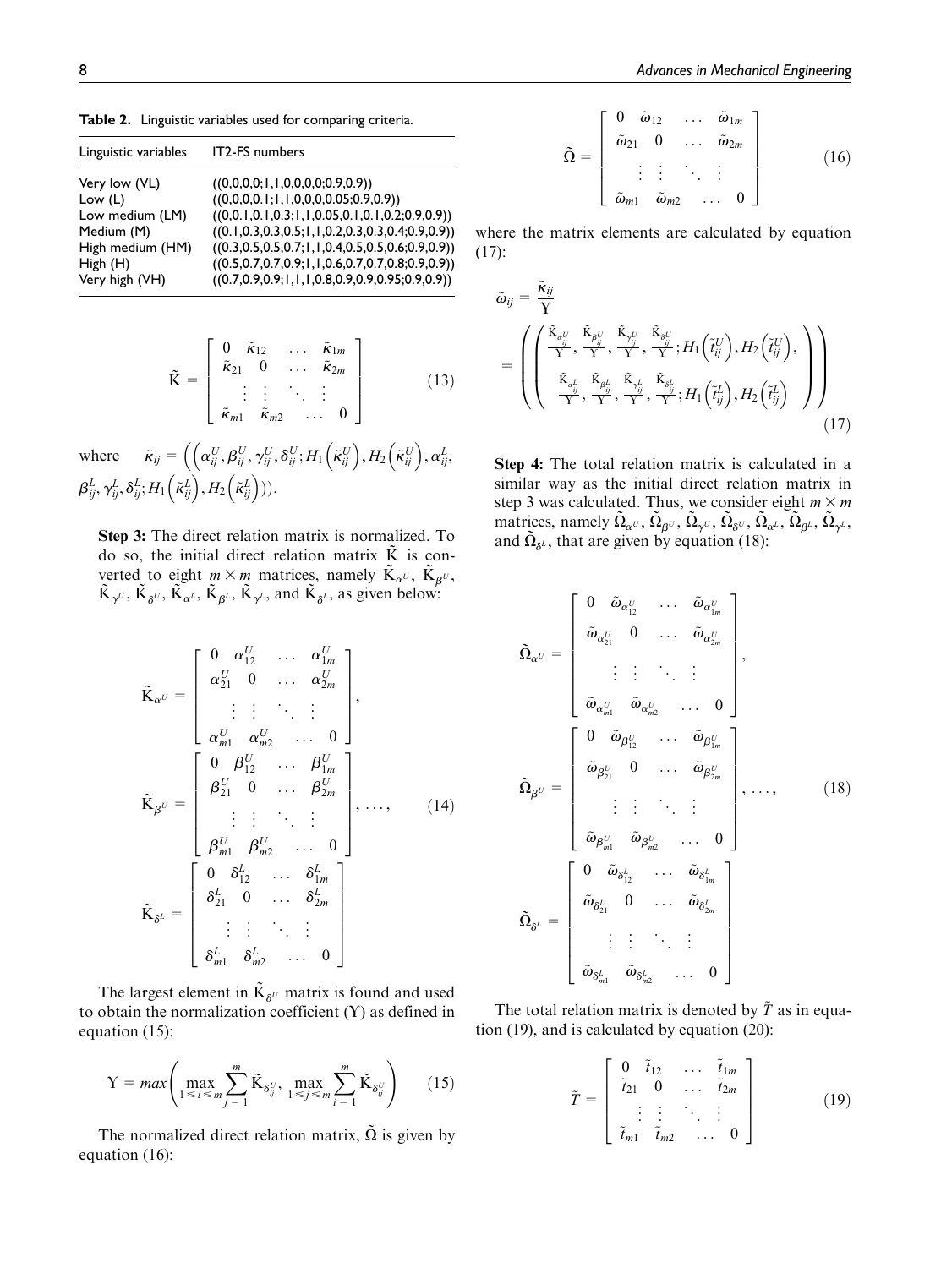$$
\begin{aligned}\n\left[\tilde{t}_{\alpha_{ij}^U}\right] &= \tilde{\Omega}_{\alpha^U} \times \left(I - \tilde{\Omega}_{\alpha^U}\right)^{-1}, \\
\left[\tilde{t}_{\beta_{ij}^U}\right] &= \tilde{\Omega}_{\beta^U} \times \left(I - \tilde{\Omega}_{\beta^U}\right)^{-1}, \dots, \\
\left[\tilde{t}_{\delta_{ij}^L}\right] &= \tilde{\Omega}_{\delta^L} \times \left(I - \tilde{\Omega}_{\delta^L}\right)^{-1}\n\end{aligned} \tag{20}
$$

Step 5: Using equation (11), the total relation matrix  $(\tilde{T})$  is converted to a defuzzified total relation matrix ( $T$ ) as given by equation (21):

$$
T = \begin{bmatrix} 0 & t_{12} & \dots & t_{1m} \\ t_{21} & 0 & \dots & t_{2m} \\ \vdots & \vdots & \ddots & \vdots \\ t_{m1} & t_{m2} & \dots & 0 \end{bmatrix} = [t_{ij}]_{m \times m}
$$
 (21)

Step 6: In this step, the summations of each row as well as each column of the total relation matrix T are calculated and denoted by two vector matrices of  $r$  and  $s$ , that are given by equations (22) and (23), respectively:

$$
r = \left[\sum_{j=1}^{m} \tilde{t}_{ij}\right]_{m \times 1} = [r_{i}]_{m \times 1} = (r_{1}, \dots, r_{i}, \dots, r_{m}) \quad (22)
$$

$$
s = \left[\sum_{i=1}^{m} \tilde{t}_{ij}\right]_{1 \times m}' = [s_{j}]_{1 \times m}' = (s_{1}, \dots, s_{i}, \dots, s_{m})' \quad (23)
$$

Then, the influential network relation map is formed with respect to values of  $r$  and  $s$ .

Step 7: In this step, the unweighted supermatrix is constructed. For this purpose, a normalized matrix  $T_c^{\Lambda}$  is obtained from the total relation matrix T, that is given by equations (24)–(26):

$$
T_c^A =
$$
\n
$$
D_{1hh} \cdots D_j \cdots D_n
$$
\n
$$
c_{11}...c_{1m_1} \cdots c_{j1}...c_{jm_j} \cdots c_{n1}...c_{mn_n}
$$
\n
$$
D_1 \vdots \vdots \vdots \vdots \vdots \vdots \vdots \vdots
$$
\n
$$
D_i \vdots \vdots \vdots \vdots \vdots \vdots \vdots \vdots
$$
\n
$$
D_i \vdots \vdots \vdots \vdots \vdots \vdots \vdots
$$
\n
$$
T_c^{A_{i1}} \cdots T_c^{A_{ij}} \cdots T_c^{A_{in}}
$$
\n
$$
\vdots \vdots \vdots \vdots \vdots \vdots
$$
\n
$$
D_n \vdots \vdots \vdots \vdots \vdots \vdots
$$
\n
$$
T_c^{A_{m1}} \cdots T_c^{A_{mj}} \cdots T_c^{A_{mn}}
$$
\n(24)

$$
T_{c}^{A_{11}} = \begin{bmatrix} t_{c_{11}}^{11} & \cdots & t_{c_{1r}}^{11} & \cdots & t_{c_{1m_{1}}}^{11} \\ \vdots & \cdots & \vdots & \cdots & \vdots \\ t_{c_{11}}^{11} & \cdots & t_{c_{ij}}^{11} & \cdots & t_{c_{mn_{1}}}^{11} \\ \vdots & \cdots & \vdots & \cdots & \vdots \\ t_{c_{m_{1}}1}^{11} & \cdots & t_{c_{m_{1}}}^{11} & \cdots & t_{c_{m_{1}m_{1}}}^{11} \\ \vdots & \cdots & \vdots & \cdots & \vdots \\ t_{c_{m_{1}1}}^{11} & \cdots & t_{c_{1}1}^{11} & \cdots & t_{c_{1m_{1}}}^{11} \\ \vdots & \cdots & \vdots & \cdots & \vdots \\ t_{c_{11}}^{A_{11}} & \cdots & t_{c_{1}1}^{A_{11}} & \cdots & t_{c_{1m_{1}}}^{A_{11}} \\ \vdots & \cdots & \vdots & \cdots & \vdots \\ t_{c_{n_{1}}1}^{A_{11}} & \cdots & t_{c_{n_{1}}}^{A_{11}} & \cdots & t_{c_{m_{1}m_{1}}}^{A_{11}} \\ \vdots & \cdots & \vdots & \cdots & \vdots \\ t_{c_{m_{1}1}}^{A_{11}} & \cdots & t_{c_{m_{1}}1}^{A_{11}} & \cdots & t_{c_{m_{1}m_{1}}}^{A_{11}} \end{bmatrix}
$$
\n
$$
\iota_{i}^{11} = \sum_{j=1}^{m_{1}} t_{c_{j}}^{11} ; i = 1, 2, ..., m_{1}
$$
\n(26)

**Step 8:** The transpose of normalized matrix  $T_c^{\Lambda}$  is calculated by equation (27):

$$
W = (T_c^{\Lambda})^{\prime} =
$$
\n
$$
D_{1hh} \cdots D_i \cdots D_n
$$
\n
$$
C_{11}...C_{1m_1} ... C_{i1}...C_{im_i} ... C_{m1}...C_{nm_n}
$$
\n
$$
D_1 \vdots \vdots \vdots \vdots \vdots \vdots \vdots \vdots
$$
\n
$$
D_i \vdots \vdots \vdots \vdots \vdots \vdots \vdots \vdots
$$
\n
$$
D_i \vdots \vdots \vdots \vdots \vdots \vdots \vdots \vdots
$$
\n
$$
D_n \vdots \vdots \vdots \vdots \vdots \vdots \vdots \vdots
$$
\n
$$
D_n \vdots \vdots \vdots \vdots \vdots \vdots \vdots \vdots \vdots
$$
\n
$$
W^{1n} \cdots W^{in} \cdots W^{mn}
$$
\n(27)

Equation (28) gives the matrix  $T<sub>D</sub>$ , and equation (29) gives the matrix  $T_{\text{D}}^{\text{A}}$  which is normalized form of total influence matrix by equation (30):

$$
T_{D} = \begin{bmatrix} t_{D_{11}}^{11} & \cdots & t_{D_{1j}}^{1j} & \cdots & t_{D_{1m}}^{1m} \\ \vdots & \cdots & \vdots & \cdots & \vdots \\ t_{D_{i1}}^{i1} & \cdots & t_{D_{ij}}^{ij} & \cdots & t_{D_{im}}^{im} \\ \vdots & \cdots & \vdots & \cdots & \vdots \\ t_{D_{m1}}^{m1} & \cdots & t_{D_{mj}}^{mj} & \cdots & t_{D_{mm}}^{mm} \end{bmatrix}
$$
 (28)

where

where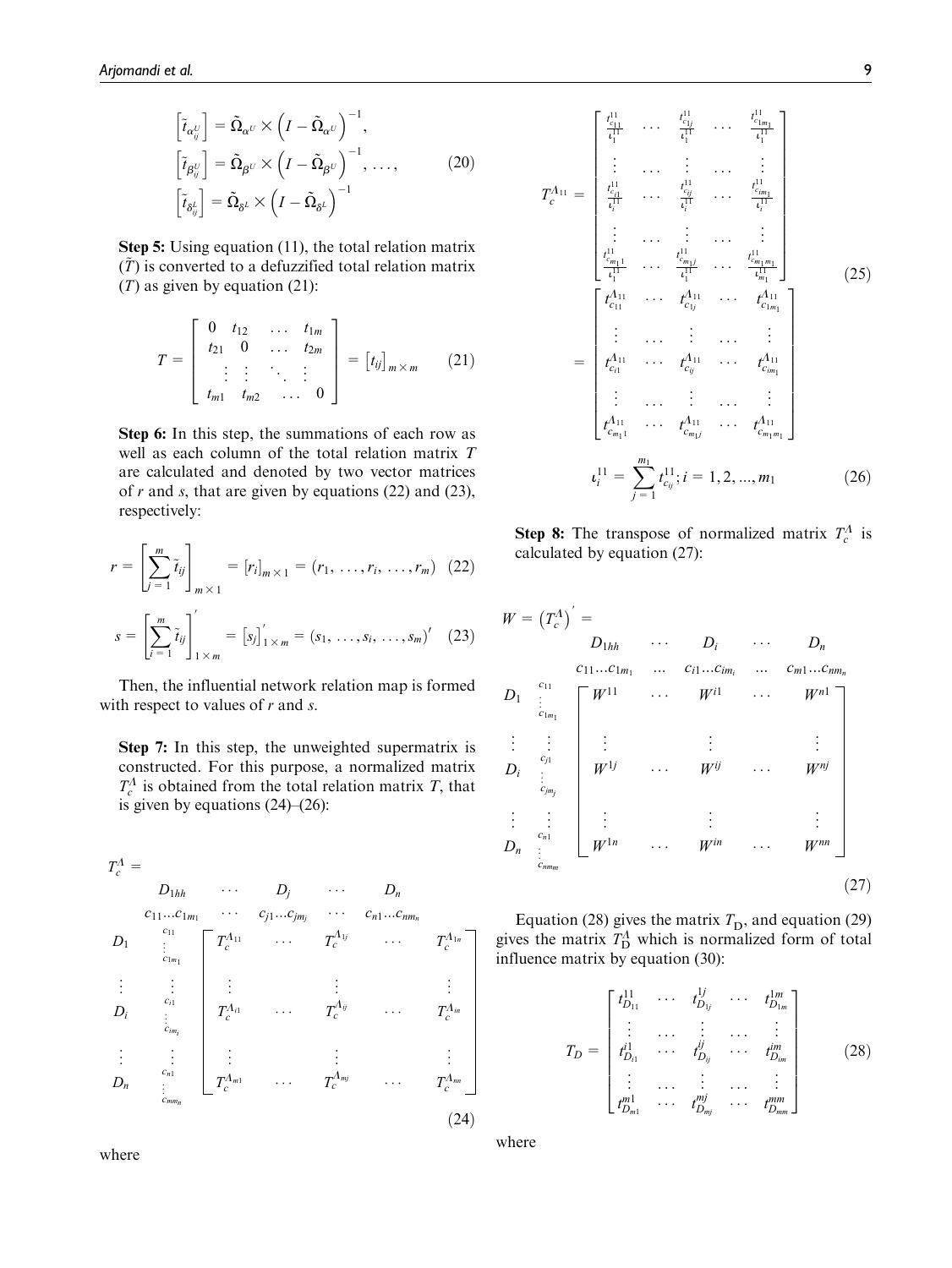$$
T_{D}^{A_{11}} = \begin{bmatrix} t_{D_{11}}^{11} / \varsigma_1 & \cdots & t_{D_{1y}}^{1y} / \varsigma_1 & \cdots & t_{D_{1m}}^{1m} / \varsigma_1 \\ \vdots & \vdots & \vdots & \vdots \\ t_{D_{n1}}^{11} / \varsigma_i & \cdots & t_{D_{y}}^{y} / \varsigma_i & \cdots & t_{D_{nm}}^{m} / \varsigma_i \\ \vdots & \vdots & \vdots & \vdots \\ t_{D_{m1}}^{m1} / \varsigma_m & \cdots & t_{D_{my}}^{m1} / \varsigma_m & \cdots & t_{D_{mm}}^{m1} / \varsigma_m \end{bmatrix} \tag{29}
$$

$$
= \begin{bmatrix} t_{11}^{A_{11}} & \cdots & t_{1j}^{A_{1y}} & \cdots & t_{1m}^{A_{1m}} \\ \vdots & \vdots & \vdots & \vdots \\ t_{i1}^{A_{11}} & \cdots & t_{ij}^{A_{11}} & \cdots & t_{im}^{A_{im}} \\ \vdots & \vdots & \vdots & \vdots \\ t_{m1}^{A_{11}} & \cdots & t_{mj}^{A_{11}} & \cdots & t_{mm}^{A_{mm}} \end{bmatrix}
$$

$$
\varsigma_i = \sum_{j=1}^{m} t_{D_{ij}}^{ij}, i = 1, 2, ..., m \tag{30}
$$

**Step 9:** The weighted supermatrix  $(W<sup>A</sup>)$  is calculated by the product of two matrices, namely  $T_{\text{D}}^A$  and W, and is given by equation (31):

$$
W^{A} = T_{D}^{A} \times W
$$
\n
$$
= \begin{bmatrix}\n t_{11}^{A_{11}} \times W^{11} & \cdots & t_{i1}^{A_{i1}} \times W^{i1} & \cdots & t_{m1}^{A_{m1}} \times W^{n1} \\
 \vdots & \vdots & & \vdots \\
 t_{1j}^{A_{1j}} \times W^{1j} & \cdots & t_{ij}^{A_{ij}} \times W^{ij} & \cdots & t_{mj}^{A_{mj}} \times W^{nj} \\
 \vdots & \vdots & & \vdots \\
 t_{1m}^{A_{1m}} \times W^{1n} & \cdots & t_{im}^{A_{im}} \times W^{in} & \cdots & t_{mm}^{A_{mm}} \times W^{nn}\n \end{bmatrix}
$$
\n(31)

where  $T_D$  is a  $m \times m$  matrix given by equation (28) and the matrix  $T_D^{\Lambda}$  is calculated using equation (30).

Step 10: In this step, the limit supermatrix is constructed by raising the weighted supermatrix  $(W<sup>A</sup>)$ to the power  $2k + 1$  until it reaches convergence and the weight vector  $(\omega)$  becomes accessible.

#### Interval type-2 fuzzy VIKOR

VIKOR (VIseKriterijumska Optimizacija I Kompromisno Resenje) is an MCDM technique that determines the compromise ranking of alternatives. The basic idea of VIKOR method was proposed in a PhD dissertation by Opricovic<sup>44</sup> and later some extensions were made to the method by Opricovic and Tzeng.45,46 In the recent decades, numerous studies have used the IT2-FSs to overcome uncertainty.<sup>37,47-49</sup>

Table 3. Linguistics variables for the evaluation of maintenance strategies.

| Linguistic variables                                                                                | IT2-FS numbers                                                                                                                                                                                                                                                                                                                                                                             |
|-----------------------------------------------------------------------------------------------------|--------------------------------------------------------------------------------------------------------------------------------------------------------------------------------------------------------------------------------------------------------------------------------------------------------------------------------------------------------------------------------------------|
| Very poor (VP)<br>Poor (P)<br>Medium poor (MP)<br>Fair (F)<br>Good(G)<br>Very good (VG)<br>Best (B) | ((0,0,0,0;1,1,0,0,0,0;0.9,0.9))<br>((0,0,0,0.1;1,1,0,0,0,0.05;0.9,0.9))<br>$((0,0.1,0.1,0.3;1,1,0.05,0.1,0.1,0.2;0.9,0.9))$<br>$((0.1, 0.3, 0.3, 0.5; 1, 1, 0.2, 0.3, 0.3, 0.4; 0.9, 0.9))$<br>$((0.3, 0.5, 0.5, 0.7; 1, 1, 0.4, 0.5, 0.5, 0.6; 0.9, 0.9))$<br>$((0.5, 0.7, 0.7, 0.9; 1, 1, 0.6, 0.7, 0.7, 0.8; 0.9, 0.9))$<br>$((0.7, 0.9, 0.9; 1, 1, 1, 0.8, 0.9, 0.9, 0.95; 0.9, 0.9))$ |
|                                                                                                     |                                                                                                                                                                                                                                                                                                                                                                                            |

In this study, we use the IT2-FS VIKOR functions for prioritization of maintenance strategies in a distillation unit. It is worth mentioning that the weight vector for IT2-FS VIKOR is calculated by the IT2-FS DANP method. The method is explained below in a step-bystep manner:

Step 1: The decision matrix is constructed using experts' opinion based on the preference scale given in Table 3.

Step 2: The decision matrix for  $\rho th$  decision maker,  $X^{\rho} = [X^{\rho}_{ij}]_{n \times m}$  is presented by equation (32):

$$
X^{\rho} = \begin{bmatrix} X_{11}^{\rho} & \cdots & X_{1j}^{\rho} & \cdots & X_{1j}^{\rho} \\ \vdots & & \vdots & & \vdots \\ X_{i1}^{\rho} & \cdots & X_{ij}^{\rho} & \cdots & X_{im}^{\rho} \\ \vdots & & \vdots & & \vdots \\ X_{nj}^{\rho} & \cdots & X_{nj}^{\rho} & \cdots & X_{nm}^{\rho} \end{bmatrix}
$$
 (32)

where  $X_{ij}^{\rho}$  is a trapezoidal IT2-FS representing the evaluation made by  $\rho$ th decision maker for *i*th maintenance strategy on *j*th criterion  $(1 \le i \le n, 1 \le j \le m, 1 \le \rho \le P)$ .

**Step 3:** The average decision matrix  $(\tilde{X})$  is constructed using equation (33), where  $\tilde{X}_{ii}$  represents the average evaluation of ith maintenance strategy on jth criterion.

$$
\tilde{X}_{ij} = \left[ X_{ij}^{(1)} + X_{ij}^{(2)} + \ldots + X_{ij}^{(P)} \right] / P \tag{33}
$$

**Step 4:** Ideal  $(X^*)$  and null  $(X^*)$  values for beneficial and non-beneficial criteria are computed using equations (34) and (35), respectively:

$$
\tilde{X}_j^* = \max_i \tilde{X}_{ij}^* \tilde{X}_j^* = \min_i \tilde{X}_{ij}
$$
\n(34)

$$
\tilde{X}_j^* = \min_i \tilde{X}_{ij}^* \tilde{X}_j^* = \max_i \tilde{X}_{ij}
$$
\n(35)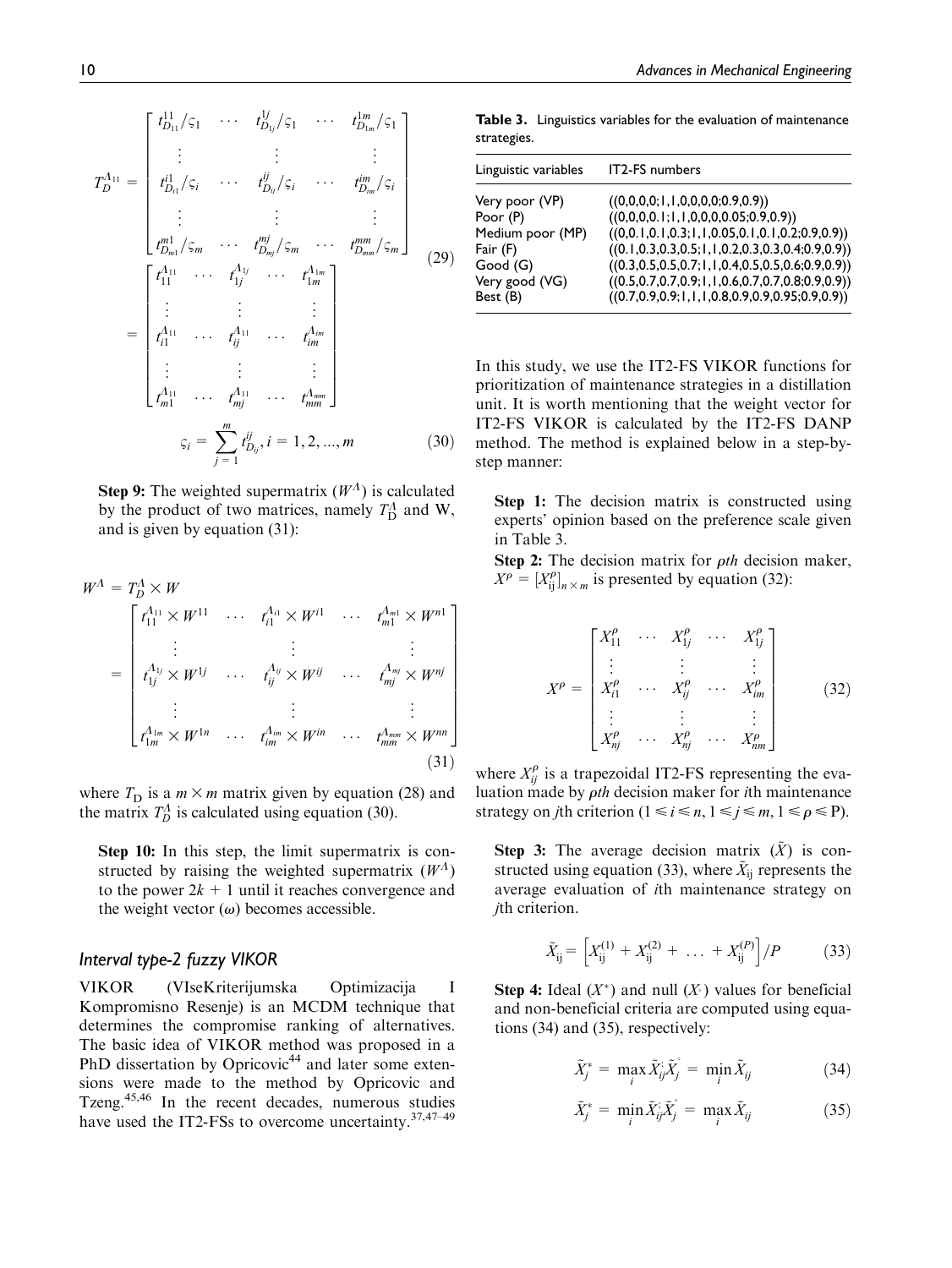where

$$
\tilde{X}_{j}^{*} = \left( \left( \alpha_{j}^{*U}, \beta_{j}^{*U}, \gamma_{j}^{*U}, \delta_{j}^{*U}; H_{1}\left(X_{j}^{*U}\right), H_{2}\left(X_{j}^{*U}\right), \alpha_{j}^{*L}, \beta_{j}^{*L}, \gamma_{j}^{*L}, \delta_{j}^{*L}; H_{1}\left(X_{j}^{*L}\right), H_{2}\left(X_{j}^{*L}\right) \right) \right), \tilde{X}_{j}^{*} = \left( \left( \alpha_{j}^{*U}, \beta_{j}^{*U}, \gamma_{j}^{*U}, \delta_{j}^{*U}; H_{1}\left(X_{j}^{*U}\right), H_{2}\left(X_{j}^{*U}\right), \alpha_{j}^{*L}, \beta_{j}^{*L}, \gamma_{j}^{L}, \delta_{j}^{*L}; H_{1}\left(X_{j}^{*L}\right), H_{2}\left(X_{j}^{*L}\right) \right) \right).
$$

It is noted that defuzzified values are calculated by equation (11) to determine the minimum and maximum values.

Step 5: The normalized fuzzy differences are calculated by equation (36) for beneficial criteria and equation (37) for non-beneficial criteria:

$$
Dif_{ij} = (\tilde{X}_j^* - \tilde{X}_{ij}^{\prime}) D(\tilde{X}_j^*, \tilde{X}_j^*)
$$
\n(36)

$$
Dif_{ij} = (\tilde{X}_{ij} - \tilde{X}_j^*)/D(\tilde{X}_j, \tilde{X}_j^*)
$$
\n(37)

**Step 6:**  $\tilde{S}$  and  $\tilde{R}$  values are obtained by equations (38) and (39), respectively.

$$
\tilde{S}_i = (\omega_1 \times Dif_{i1}) + (\omega_2 \times Dif_{i2}) + \ldots + (\omega_m \times Dif_{im})
$$
\n(38)

$$
\tilde{R}_i = \min_j (\omega_j \times Dif_{ij}) \tag{39}
$$

The weight vector  $(\omega)$  includes real numbers between 0 and 1 which for each criterion are obtained by the IT2-FS DANP method. The best values of S and  $\tilde{R}$ , that is,  $S_{\ast}$  and  $\tilde{R}_{\ast}$  are computed by equations (40) and (41):

$$
\tilde{S}_{*} = \min_{i} (\tilde{S}_{i}) \tag{40}
$$

$$
\tilde{R}_{*} = \min_{i} (\tilde{R}_{i}) \tag{41}
$$

**Step 7:**  $\tilde{Q}$  values are obtained by equation (42):

$$
\tilde{Q}_{i} = \boldsymbol{v} \times \left( (\tilde{S}_{i}^{-} \tilde{S}_{*}) - (\stackrel{\circ}{s} - s_{i1}^{*U}) \right) \n+ (1 - \boldsymbol{v}) \times \left( (\tilde{R}_{i}^{-} \tilde{R}_{*}) - (\stackrel{\circ}{r} - r_{i1}^{*U}) \right)
$$
\n(42)

where  $v$  the is maximum group utility, and  $s \sim \max_i (s_{i4}^*$  $(s_{i4}^{*U})$  and  $r = \max_{i} (r_{i4}^{*U})$  $(r_{i4}^{*U})$ .

Step 8: According to the defuzzified values  $CRO$ . maintenance strategies are ranked while the following conditions must be met: **Condition 1:**  $CR\tilde{Q}^{(x^{(2)})} - CR\tilde{Q}^{(x^{(1)})} \ge \frac{1}{m-1}$ 

where  $CR\tilde{Q}^{(x^{(2)})}$  represents the second-smallest defuzzified value and  $m$  is the number of maintenance strategies.

**Condition 2:** The alternatives  $CR\tilde{O}^{(x^{(1)})}$  should be the first ranked with respect to  $\tilde{S}$  and  $\tilde{R}$ .

In case the condition 1 is not met, the inequality  $CR\tilde{Q}^{(x^{(N)})} - CR\tilde{Q}^{(x^{(1)})} < \frac{1}{m-1}$  holds for  $CR\tilde{Q}^{(x^{(N)})}$ , then the ranking of maintenance strategies will be:  $CR\tilde{Q}^{(x^{(1)})}, CR\tilde{Q}^{(x^{(2)})}, \ldots$  and  $CR\tilde{Q}^{(x^{(N)})}$ . On the other hand, if condition 2 is not met, then both the maintenance strategies  $CR\tilde{O}^{(x^{(1)})}$  and  $CR\tilde{O}^{(x^{(2)})}$  will be ranked the best.

#### Case study

In this section, the proposed MCDM methodology is applied to determine an optimal maintenance strategy for a distillation unit in an oil refinery plant. Firstly, a brief explanation of the distillation unit under study is given. Secondly, applicable maintenance strategies are identified. Thirdly, performance evaluation criteria and sub-criteria are presented. Fourthly, the IT2-FS DANP method to determine the criteria's weights is presented. Lastly, the IT2-FS VIKOR method to rank the maintenance strategies is explained.

#### Distillation unit

The distillation unit is the heart of any oil refinery plant as it is the first process unit to receive crude oil. The primary function of the distillation unit is to distill the crude oil into numerous fractions of varied boiling ranges, each of which are then processed further in the other refinery processing units. A typical crude oil distillation unit consists of an atmospheric distillation column for separation of lighter components and a vacuum distillation column for further separation of hydrocarbons under reduced pressure. A schematic illustration of the distillation unit under study is shown in Figure 3.

The first stage in a distillation unit is pre-heating, which is performed in exchanger bay. In this step, hot products and cold crude oil are entered in shell and tube heat exchangers to interchange the heat. This process will cause an increase in crude oil temperature and decrease in the temperature of products. Now, the preheated crude is pumped to the primary atmospheric tower and subsequently, the primary flash distillate (PFD) and light gases will be extracted from top of the tower. The rest of the oil will pass to heaters, where its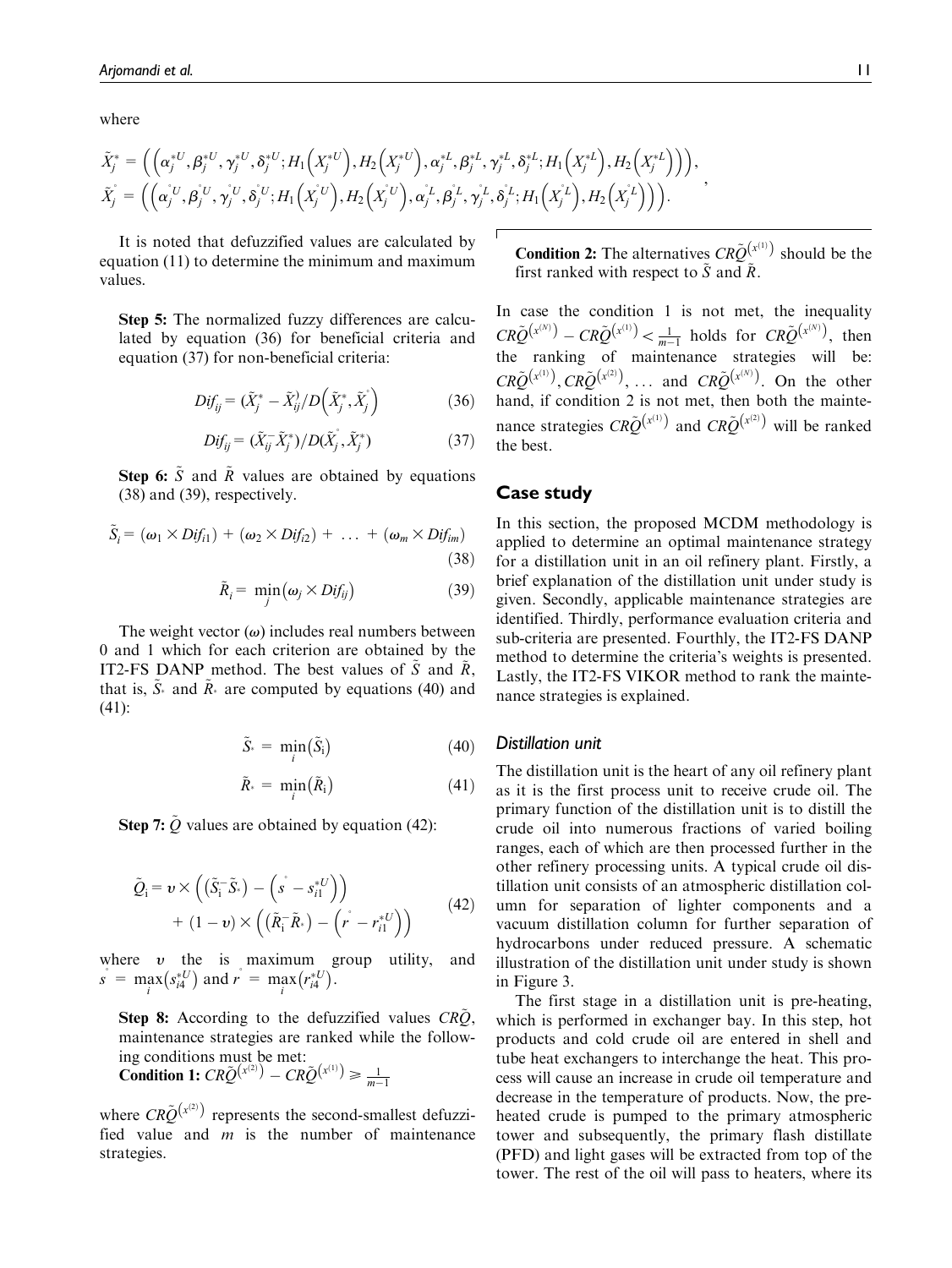The most critical components in distillation units include fans of heaters, crude oil pumps, heaters, and columns. The performance and operations of distillation unit intensively depend on these components and any failure of them will result in a wide range of serious issues, from feed reduction to total plant shutdown. Additionally, owing to production chain in a refinery, every failure in critical components may affect other units. Downstream units may encounter limitation for feeding upstream units, and therefore it will cause disruption. As a result, the oil refinery industry must prevent any possible failure in their critical equipment. To achieve this, selection of an efficient maintenance strategy for critical components of the distillation unit is crucial to save cost and effort, reduce energy consumption, and protect the environment.

#### Maintenance strategies

Four maintenance strategies for the crude oil distillation unit are taken into consideration. These strategies are explained below:

Run-to-failure maintenance. This maintenance strategy  $$ also known as reactive or corrective maintenance – is usually recommended for non-critical and low-cost assets. $2$  Under this strategy, no action will be taken until a failure occurs.

Preventive maintenance. This maintenance strategy  $-$  also known as scheduled maintenance – involves the repair or replacement of equipment components at regular time intervals. Though PM is not necessarily the most

PFD and Light Gases **Heavy Products Light Products** Products Priman Wax, Slops MCO Gas Oil Vacuum Gas Oil Heate Primary Secondary Kerosene and and Vac. Bottom  $C_{\text{O}}$ umn Columr Crude Oil Vacuum (Atmospheric) (Atmospheric) Column Vacuum Secondar Heater Heate **Feed Pre-Heating Atmospheric Site Vacuum Site** 

Residue

Figure 4. Atmospheric and vacuum crude distillation units.

Figure 3. A schematic illustration of a crude oil desalination unit.

temperature is raised to approximately  $350^{\circ}$ C. Afterwards, it enters from the bottom into secondary atmospheric tower. The light oil products will be obtained from the distillation of vapors on different elevation trays in a way that lighter ones are on upper trays. At the bottom of the tower, a dense product called residue will be transferred to the vacuum stage. Like atmospheric site, the residue will be abstracted to a hot environment in a vacuum heater. Then, the hot residue will be distillated in the vacuum heater. The products that are obtained in this step include: vacuum gasoil, wax, slops, and vacuum bottom. The processes and the transmission of products in atmospheric and vacuum crude distillation units are shown in Figure 4.

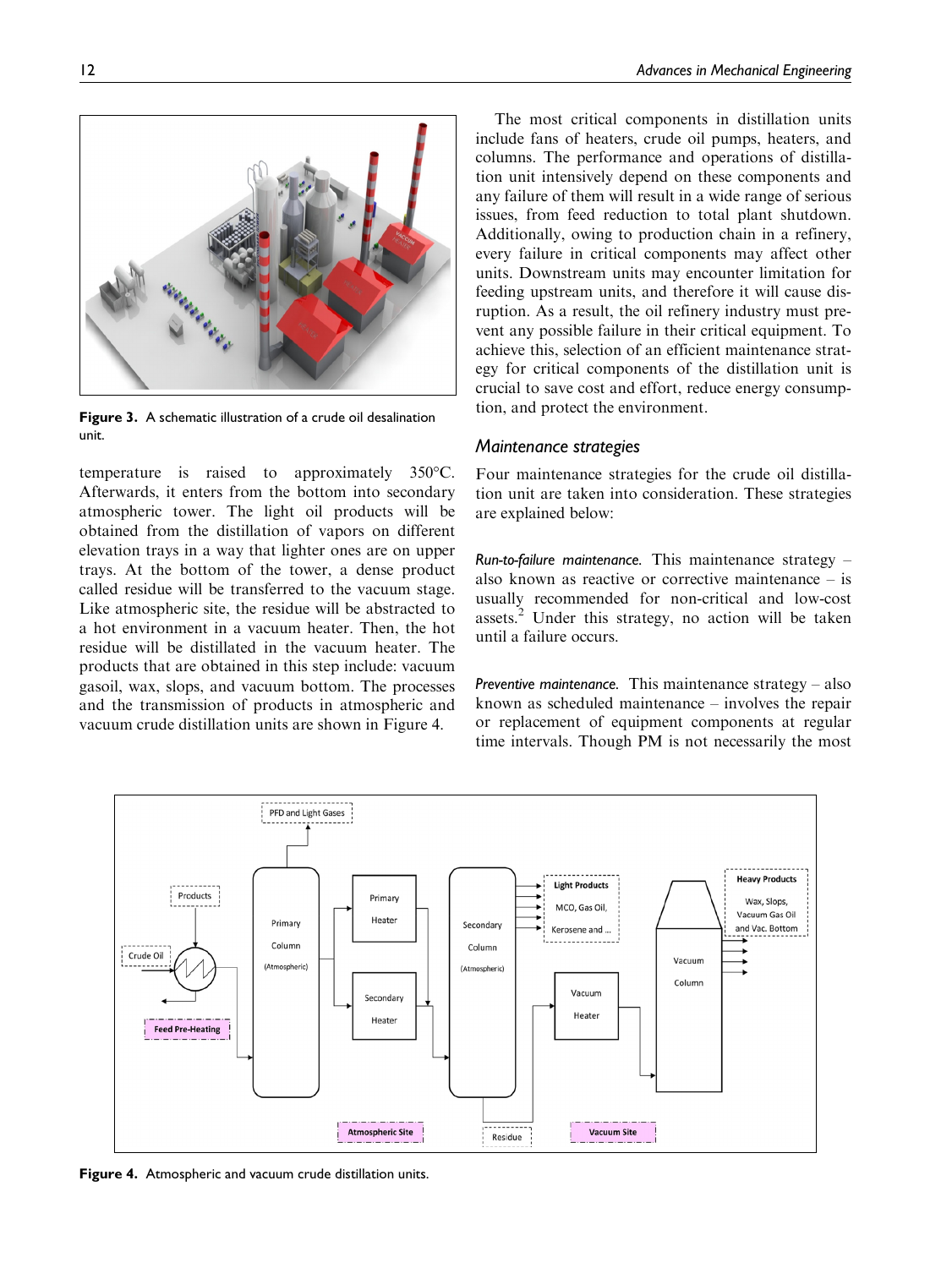| Criteria       | Sub-criteria                                                                                                                                                         | Abbreviation      | Beneficial/non-beneficial |
|----------------|----------------------------------------------------------------------------------------------------------------------------------------------------------------------|-------------------|---------------------------|
| Cost           | Cost of material and consumables                                                                                                                                     | $\mathsf{CS}_{1}$ | N                         |
|                | Cost of manpower                                                                                                                                                     | CS <sub>2</sub>   | N                         |
| Safety         |                                                                                                                                                                      | SF <sub>I</sub>   |                           |
|                | Equipment safety                                                                                                                                                     | SF <sub>2</sub>   |                           |
| Sustainability | <b>MTBF</b>                                                                                                                                                          | ST <sub>1</sub>   |                           |
|                | Human health and safety<br><b>MTTR</b><br>Product variety<br>Training of personnel<br>Acceptance by personnel<br>Environment management system<br>Energy consumption | ST <sub>2</sub>   |                           |
|                |                                                                                                                                                                      | ST <sub>3</sub>   |                           |
|                |                                                                                                                                                                      | ST <sub>4</sub>   |                           |
|                |                                                                                                                                                                      | ST <sub>5</sub>   |                           |
|                |                                                                                                                                                                      | ST <sub>6</sub>   |                           |
|                |                                                                                                                                                                      | ST <sub>7</sub>   | в                         |
|                | Environmental planning                                                                                                                                               | $ST_8$            | в                         |

Table 4. Criteria and sub-criteria for maintenance strategy selection.

cost-effective strategy, its effect on controlling the degradation rate and reducing the likelihood of catastrophic failures cannot be neglected. Therefore, PM improves the availability of equipment and saves O&M costs. A major limitation of this strategy is that it occasionally causes unnecessary repairs to be performed on systems that do not actually require maintenance.<sup>50</sup>

Condition-based maintenance. This strategy involves performing maintenance based on the condition of the equipment being monitored, rather than on a fixed schedule. CBM is the best choice in situations where the asset is critical, and a reliable and economical monitoring system is accessible. The condition monitoring systems collect and analyze data describing the operating condition of the components.<sup>2</sup> These data are collected either continuously or periodically. A major limitation in implementing CBM is its relatively high costs in terms of hardware. Therefore, CBM strategy is suitable for safety critical and high value assets.<sup>50</sup>

Reliability centered maintenance. This maintenance strategy is a systematic approach to identify the equipment function, determine failure modes associated with the function, prioritize the failure modes based on their risk, identify maintenance requirements, and select the most appropriate maintenance task. RCM aims to optimize the maintenance activities by evaluating the types of failures that affect the function of an equipment. To do this, many different tools such as the failure mode and effects analysis (FMEA) and fault tree analysis (FTA) are utilized.

#### Decision-making criteria and sub-criteria

After reviewing the literature and consultation with the plant stakeholders, three key criteria were considered for selecting the most suitable maintenance strategy. These criteria include cost, safety, and sustainability, which are further broken down into 12 concrete subcriteria. Table 4 lists the criteria and sub-criteria considered for maintenance decision-making.

The maintenance decision-making criteria and subcriteria are described below.

Cost. Each of maintenance strategies has its own cost implications that must be taken into account. The costs associated with maintenance operations vary depending on the type of maintenance strategy adopted.<sup>50</sup> The cost sub-criteria considered in this study include:

- $\bullet$  Cost of material and consumables: This includes expenses associated with ordering spare parts (such as bearings, mechanical seals, tubes, etc.) and consumables (such as lubricants, oils, and greases) for maintenance of the crude oil distillation unit.
- $\bullet$  Cost of manpower: This includes expenses associated with training and technical assistance of maintenance team. Some strategies like CBM and RCM need a wealthy experience in maintenance and a high level of training about how to use monitoring devices or data analytics platforms.

Safety. Safety is defined as the freedom from unacceptable risk of a specific hazard that may result in loss of life, injury, or property damage. In the oil refinery industry, it is vital to protect all the machine operators and maintenance technicians against numerous hazards including fire, chemicals, and over-pressurization.<sup>2</sup> In this study, the safety criterion is broken down into two sub-criteria:

 $\bullet$ Human health and safety: The failure of some assets can cause serious damage and injury to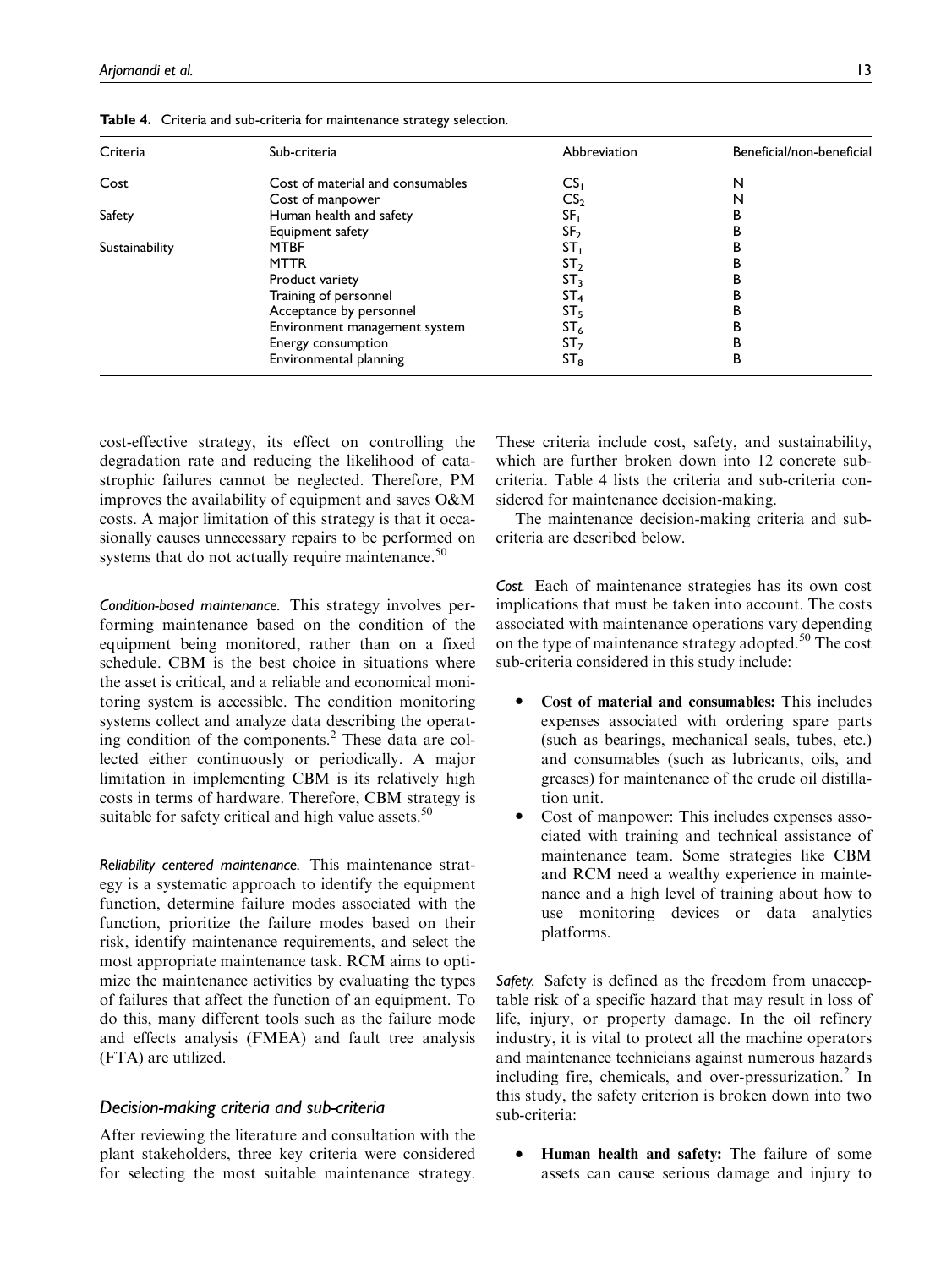|                | Cost      |    | Safety |    |       | Sustainability |           |    |           |
|----------------|-----------|----|--------|----|-------|----------------|-----------|----|-----------|
|                | D,        | D, | $D_3$  | D, | $D_2$ | $D_3$          | D,        | D, | $D_3$     |
| Cost           |           |    |        | LM | LM    |                | LM        | LM |           |
| Safety         | <b>HM</b> | VH | н      | –  |       |                | <b>HM</b> | н  | <b>HM</b> |
| Sustainability | н         | VH | н      | M  | M     | LM             |           |    |           |

Table 5. Linguistics values for criteria.

personnel. Regular maintenance can improve the health and safety of all people who work in the refinery plant.

 $\bullet$  Equipment safety: The failure of some equipment can put the whole refinery plant in jeopardy. CBM can detect early signs of potential failure in the plant and initiate a detailed inspection before the failures cause further damage or risk.

Sustainability. Three sub-criteria of sustainability, namely economy, society, and environment, with their associated dimensions are described as following:<sup>6</sup>

Economy: The economic dimensions of sustainability concern with the added-value, efficiency, quality, and technical aspects of each maintenance strategy. These dimensions include:

- $\bullet$  Mean time between failures (MTBF): This is a metric defined as the average length of the time intervals between successive failures of equipment. In general, the longer the MTBF the more reliable the equipment. Therefore, an optimal maintenance strategy should have the potential to increase the MTBF.
- $\bullet$  Mean time to repair (MTTR): This is a metric defined as the average length of the time required to troubleshoot and repair a failed system. In general, the shorter the MTTF the larger the availability of the equipment. Therefore, an optimal maintenance strategy should have the potential to decrease the MTTF.
- $\bullet$  Product variety: The ability to extract different products from crude oil is an important merit for an oil refinery. However, a diverse set of equipment and machines will also be required to produce diverse products in the same system, necessitating a comprehensive maintenance program for the entire plant.

Society: The society dimensions of sustainability deal with adaptability, user friendliness, training, and social acceptability of maintenance strategies. These dimensions include:

- $\bullet$  Training of personnel: It is necessary that technicians and professionals learn the procedures, methods, and tools they will need to know before executing maintenance operations. These tools should be user-friendly and easy to learn.
- $\bullet$  Acceptance by personnel: Successful implementation of maintenance strategies requires a high level of support and acceptance by the personnel.

Environment: The environment dimensions of sustainability concern with the toxic emissions, energy consumption, waste generation, etc. These dimensions include:

- $\bullet$  Environment management system: The organizations with a system to manage the environmental hazards are better able to evaluate their risks and prepare a plan for a continuous maintenance management improvement.
- $\bullet$  Energy consumption: The adoption of a proper maintenance strategy can reduce the energy consumption and thus also  $CO<sub>2</sub>$  emissions.
- $\bullet$  Environmental planning: This is the practice of determining how maintenance strategies can be executed in a way that are not harmful for the ecosystem.

#### Weights of criteria

In this subsection, we obtain the weights of criteria and sub-criteria using the IT2-FS DANP method. The decision-making team includes three experts labeled as  $D_1$ ,  $D_2$ , and  $D_3$ . These experts specialize in the field of oil and gas facility management and have over 15 years of experience in implementing maintenance management systems. The experts express their opinions in linguistic terms instead of crisp numbers. Tables 5 and 6 give the linguistics values by each expert to 3 criteria and 13 sub-criteria, respectively.

Using equations  $(12)$ – $(31)$ , the weights of criteria and sub-criteria were calculated. Results of the IT2-FS DANP method are presented in Tables 7 to 15. As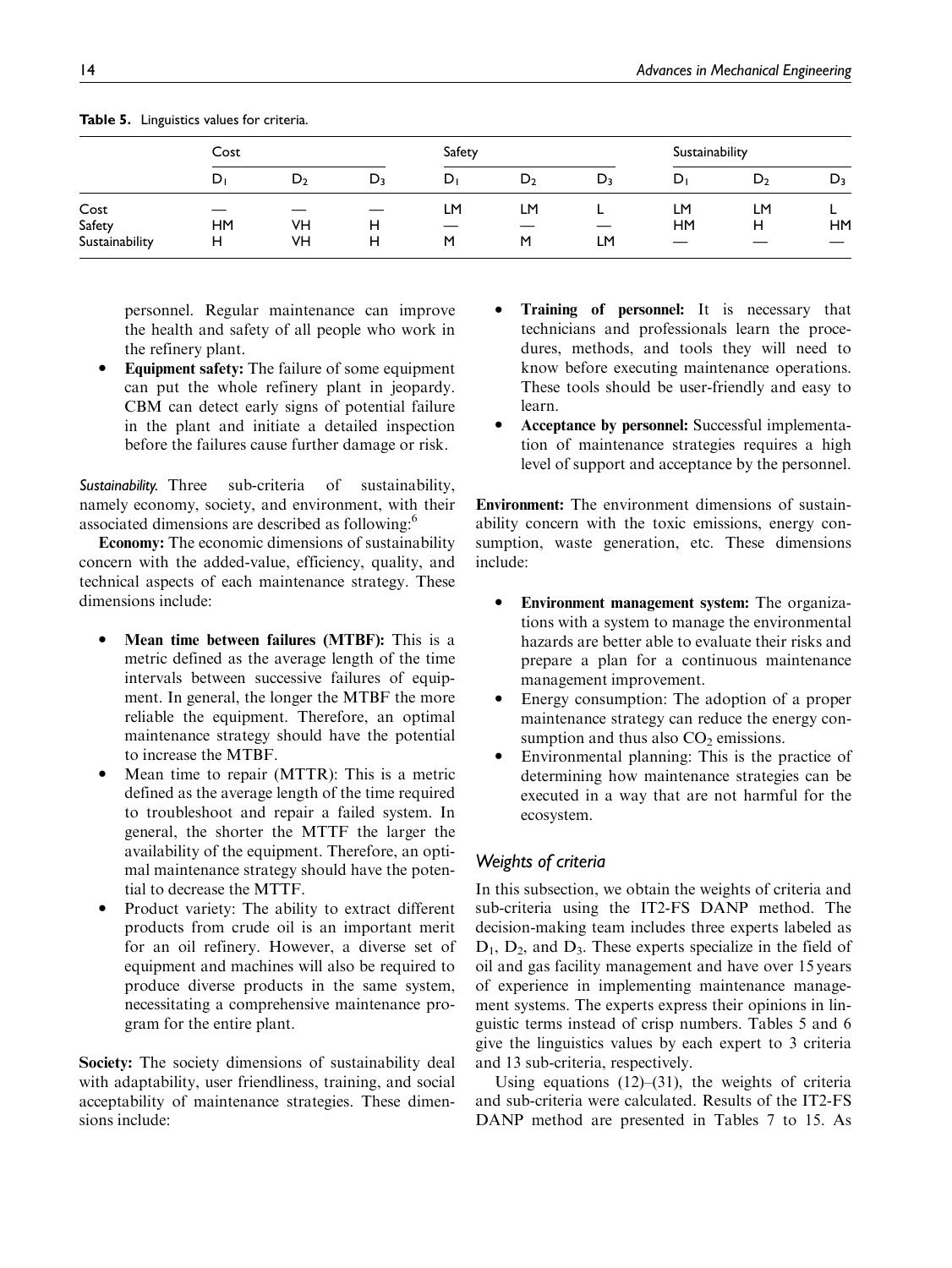Table 6. Linguistics values for sub-criteria.

|                                                       | CS <sub>1</sub>            |                |                     | CS <sub>2</sub>            |                |               |                           | SF <sub>1</sub> |                |                           | SF <sub>2</sub>                                                                                                      |                |
|-------------------------------------------------------|----------------------------|----------------|---------------------|----------------------------|----------------|---------------|---------------------------|-----------------|----------------|---------------------------|----------------------------------------------------------------------------------------------------------------------|----------------|
|                                                       | $D_1$                      | $D_2$          | $D_3$               | $D_1$                      | $D_2$          | $D_3$         | $D_1$                     | $\mathsf{D}_2$  | $D_3$          | $D_1$                     | $D_2$                                                                                                                | $D_3$          |
| CS <sub>1</sub><br>CS <sub>2</sub>                    | <b>VL</b>                  | VL             | L.                  | H                          | VH             | VH            | L<br>VL                   | LM<br>VL        | LM<br>L        | L<br>VL                   | <b>VL</b><br>VL                                                                                                      | L<br><b>VL</b> |
| SF <sub>1</sub><br>SF <sub>2</sub>                    | н<br>VH                    | н<br>VH        | HM<br>н             | VH<br>VH                   | VH<br>VH       | H<br>VH       | H                         | HM              | HM             | M                         | LM                                                                                                                   | M              |
| ST <sub>1</sub><br>ST <sub>2</sub>                    | Н<br>M                     | VH<br>M<br>н   | н<br>LM<br>HM       | н<br>H                     | VH<br>VH<br>VH | н<br>HM<br>н  | VH<br>HM                  | н<br>LM         | HM<br>M<br>L.  | H<br>M<br>HM              | H<br>HM                                                                                                              | VH<br>н<br>M   |
| ST <sub>3</sub><br>ST <sub>4</sub><br>ST <sub>5</sub> | M<br>Н<br>M                | <b>HM</b><br>M | н<br><b>LM</b>      | HM<br>VH<br>М              | н<br>M         | н<br>LM       | M<br>M<br>LM              | LM<br>L<br>LM   | LM<br>L.       | HM<br>L.                  | LM<br>M<br>VL                                                                                                        | HM<br>L        |
| $\bar{\text{ST}_6}$<br>$\text{ST}_7$                  | н<br>HM                    | VH<br>н        | VH<br>н             | H.<br>VH                   | VH<br>Н        | H<br>VH       | M<br>M                    | H<br>M          | M<br>HM        | LM<br>Г                   | LM<br>L.                                                                                                             | M<br>L         |
| ST <sub>8</sub>                                       | H<br>ST <sub>1</sub>       | н              | HM                  | н<br>ST <sub>2</sub>       | Н              | HM            | M<br>ST <sub>3</sub>      | <b>HM</b>       | HM             | M<br>ST <sub>4</sub>      | LM                                                                                                                   | M              |
| CS <sub>1</sub>                                       | $D_1$<br>L.                | $D_2$<br>L.    | $D_3$<br>VL         | $D_1$<br>L                 | $D_2$<br>VL    | $D_3$<br>L.   | $D_1$<br>HM               | $D_2$<br>н      | $D_3$<br>HM    | $D_1$<br>н                | $\mathsf{D}_2$<br>HM                                                                                                 | $D_3$<br>н     |
| CS <sub>2</sub><br>SF <sub>1</sub><br>SF <sub>2</sub> | VL<br>LM<br>LM             | VL<br>LM<br>M  | <b>VL</b><br>L<br>M | <b>VL</b><br>М<br>н        | L<br>M<br>HM   | VL<br>LM<br>н | L<br>н<br>н               | M<br>н<br>VH    | LM<br>HM<br>VH | Г<br>н<br>VH              | L<br>HM<br>H                                                                                                         | LM<br>HM<br>VH |
| ST <sub>1</sub><br>$\text{ST}_2$                      | L.                         | LM             | L.                  | VH                         | VH             | H             | VH<br>н                   | VH<br>HM        | H<br>HM        | н<br>н                    | VH<br>H.                                                                                                             | VH<br>н        |
| ST <sub>3</sub><br>$ST4$<br>$ST5$                     | L<br>LM                    | VL<br>L        | L<br>M              | LM<br>HM                   | VL<br>HM       | L.<br>М       | HM                        | H.              | HM             | L.                        | LM                                                                                                                   | LM             |
| $ST_6$                                                | VL<br>M                    | VL<br>М        | L<br>HM             | L<br>M                     | LM<br>М        | Г<br>HM       | LM<br>HM                  | LM<br>VH        | M<br>н         | LM<br>н                   | L<br>VH                                                                                                              | L<br>Н         |
| ST <sub>7</sub><br>ST <sub>8</sub>                    | LM<br>M<br>ST <sub>5</sub> | LM<br>LM       | M<br>LM             | H<br>HM<br>ST <sub>6</sub> | HM<br>М        | HM<br>HM      | н<br>н<br>ST <sub>7</sub> | H<br>HM         | VH<br>HM       | н<br>н<br>ST <sub>8</sub> | H<br>н                                                                                                               | VH<br>н        |
| CS <sub>1</sub>                                       | $D_1$<br>н                 | $D_2$<br>н     | $D_3$<br>HM         | $D_1$<br>M                 | $D_2$<br>HM    | $D_3$<br>HM   | $D_1$<br>LM               | $D_2$<br>L.     | $D_3$<br>L     | $D_1$<br>HM               | $\mathsf{D}_2$<br>HM                                                                                                 | $D_3$<br>HM    |
| CS <sub>2</sub><br>SF <sub>1</sub><br>SF <sub>2</sub> | HM<br>н<br><b>VH</b>       | М<br>H<br>VH   | M<br>H<br>н         | VL<br>HM<br>VH             | L<br>HM<br>н   | L<br>н<br>н   | VL<br>HM<br>VH            | L.<br>Н<br>н    | VL<br>HM<br>н  | L<br>L<br><b>VH</b>       | L<br>$\mathsf{M}% _{T}=\mathsf{M}_{T}\!\left( a,b\right) ,\ \mathsf{M}_{T}=\mathsf{M}_{T}\!\left( a,b\right) ,$<br>н | VL<br>M<br>VH  |
| ST <sub>1</sub><br>ST <sub>2</sub>                    | VH<br>н                    | VH<br>HM       | VH<br>н             | VH<br>М                    | VH<br>М        | H<br>LM       | VH<br>M                   | VH<br>LM        | H<br>LM        | н<br>Н                    | VH<br>H.                                                                                                             | VH<br>HM       |
| ST <sub>3</sub><br>ST <sub>4</sub><br>ST <sub>5</sub> | M<br>н                     | HM<br>HM       | HM<br>HM            | L<br>М<br>M                | L<br>HM<br>LM  | LM<br>М<br>LM | L.<br>Г<br>VL             | LM<br>VL<br>L.  | VL<br>LM<br>L. | М<br>HM<br>LM             | HM<br>HM<br>L.                                                                                                       | M<br>M<br>LM   |
| ST <sub>6</sub><br>ST <sub>7</sub>                    | <b>HM</b><br>н             | H<br>н         | H<br>VH             | Н                          | HM             | н             | M                         | M               | LM             | HM<br>HM                  | н<br>н                                                                                                               | HM<br>M        |
| ST <sub>8</sub>                                       | HM                         | HM             | M                   | М                          | LM             | М             | LM                        | LM              | L.             |                           |                                                                                                                      |                |

Table 7. Aggregated initial direct relation matrix.

|                | Cost                                                                   | Safety                                                                | Sustainability                                                        |
|----------------|------------------------------------------------------------------------|-----------------------------------------------------------------------|-----------------------------------------------------------------------|
| Cost           | ((0,0,0,0,1,1),(0,0,0,0,0,9,0.9))                                      | ((0.04, 0.14, 0.14, 0.26; 1, 1),<br>(0.09, 0.14, 0.14, 0.2, 0.9, 0.9) | ((0.04, 0.14, 0.14, 0.26, 1, 1),<br>(0.09, 0.14, 0.14, 0.2, 0.9, 0.9) |
| Safety         | ((0.42, 0.52, 0.52, 0.58, 1, 1))<br>(0.47, 0.52, 0.52, 0.55, 0.9, 0.9) | ((0,0,0,0,1,1),(0,0,0,0,0,9,0.9))                                     | ((0.34, 0.46, 0.46, 0.56, 1, 1),<br>(0.4, 0.46, 0.46, 0.51, 0.9, 0.9) |
| Sustainability | ((0.46, 0.56, 0.56, 0.6, 1, 1))<br>(0.51, 0.56, 0.56, 0.58, 0.9, 0.9)  | ((0.14, 0.26, 0.26, 0.38, 1, 1))<br>(0.2, 0.26, 0.26, 0.32, 0.9, 0.9) | ((0,0,0,0;1,1),(0,0,0,0;0.9,0.9))                                     |

Table 15 shows, the weight vector  $(\omega)$  for twelve subcriteria is obtained as:  $\omega = (0.172, 0.051, 0.179, 0.23,$ 0:071, 0:047, 0:032, 0:046, 0:021, 0:051, 0:046, 0:047).

#### Optimal maintenance strategy

In this subsection, we determine the optimal maintenance strategy using the IT2-FS VIKOR method. It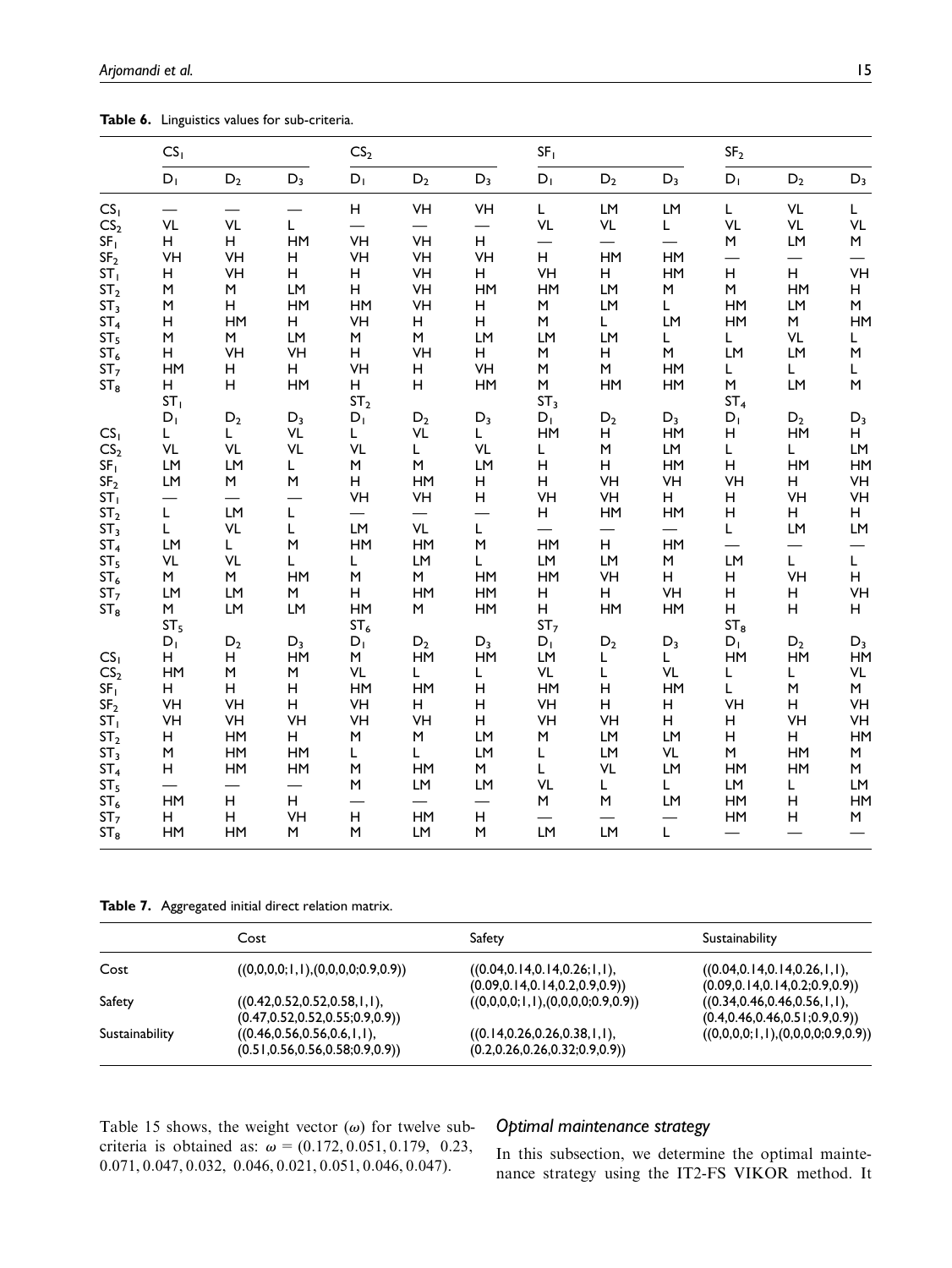|                | Cost                               | Safety                             | Sustainability                      |
|----------------|------------------------------------|------------------------------------|-------------------------------------|
| Cost           | ((0,0,0,0;1,1),(0,0,0,0;0.9,0.9))  | ((0.03, 0.11, 0.11, 0.22; 1, 1),   | ((0.03, 0.11, 0.11, 0.22; 1, 1))    |
|                |                                    | (0.07, 0.11, 0.11, 0.16, 0.9, 0.9) | (0.07, 0.11, 0.11, 0.16, 0.9, 0.9)) |
| Safety         | ((0.35, 0.44, 0.44, 0.49; 1, 1),   | ((0,0,0,0;1,1),                    | ((0.28, 0.38, 0.38, 0.47; 1, 1),    |
|                | (0.39, 0.44, 0.44, 0.46, 0.9, 0.9) | (0,0,0,0;0.9,0.9)                  | (0.33, 0.38, 0.38, 0.43, 0.9, 0.9)  |
| Sustainability | (0.38, 0.47, 0.47, 0.5; 1, 1),     | ((0.11, 0.22, 0.22, 0.32; 1, 1),   | ((0,0,0,0;1,1),                     |
|                | (0.43, 0.47, 0.47, 0.49, 0.9, 0.9) | (0.16, 0.22, 0.22, 0.27, 0.9, 0.9) | (0,0,0,0,0.9,0.9)                   |

Table 8. Normalized initial direct relation matrix.

Table 9. Total relation matrix.

|                | Cost                               | Safety                             | Sustainability                     |
|----------------|------------------------------------|------------------------------------|------------------------------------|
| Cost           | ((0.03, 0.18, 0.18, 0.57; 1, 1),   | ((0.04, 0.18, 0.18, 0.54; 1, 1),   | ((0.04, 0.21, 0.21, 0.6; 1, 1))    |
|                | (0.09, 0.18, 0.18, 0.33, 0.9, 0.9) | (0.1, 0.18, 0.18, 0.32, 0.9, 0.9)  | (0.11, 0.21, 0.21, 0.36, 0.9, 0.9) |
| Safety         | ((0.5, 0.81, 0.81, 1.36; 1, 1),    | ((0.05, 0.22, 0.22, 0.64; 1, 1),   | ((0.32, 0.57, 0.57, 1.08; 1, 1),   |
|                | (0.63, 0.81, 0.81, 1.02, 0.9, 0.9) | (0.12, 0.22, 0.22, 0.38, 0.9, 0.9) | (0.42, 0.57, 0.57, 0.77, 0.9, 0.9) |
| Sustainability | ((0.46, 0.74, 0.74, 1.23; 1, 1),   | ((0.14, 0.35, 0.35, 0.8; 1, 1))    | ((0.05, 0.22, 0.22, 0.65; 1, 1),   |
|                | (0.57, 0.74, 0.74, 0.93, 0.9, 0.9) | (0.23, 0.35, 0.35, 0.53, 0.9, 0.9) | (0.12, 0.22, 0.22, 0.38, 0.9, 0.9) |

Table 10. Defuzzified relation matrix.

|                | Cost  | Safety | Sustainability |
|----------------|-------|--------|----------------|
| Cost           | 0.128 | 0.215  | 0.243          |
| Safety         | 0.824 | 0.150  | 0.597          |
| Sustainability | 0.753 | 0.384  | 0.153          |

Table 11. Unweighted relation matrix.

|                          | Cost           | Safety         | Sustainability |
|--------------------------|----------------|----------------|----------------|
| Cost                     | 0.075          | 0.286          | 0.244          |
| Safety<br>Sustainability | 0.483<br>0.441 | 0.200<br>0.512 | 0.601<br>0.154 |

was mentioned earlier that four maintenance strategies, including RTFM, PM, CBM, and RCM were considered in this study. Also, like the previous subsection, three decision makers provided their assessments on maintenance alternatives (strategies) with respect to criteria using linguistic terms. Table 16 gives the evaluations made by the three experts.

The average decision matrix  $(X)$  was computed using equation (33) and it is presented in Table 17.

To calculate the ideal  $(X^*)$  and null  $(X^*)$  values of criteria, equations (34) and (35) were used and the results are presented in Table 18.

After obtaining the fuzzy differences from equation (36), we calculated  $\tilde{S}$  and  $\tilde{R}$  using equations (38) and (39). It is worth mentioning that the weight vector  $(\omega)$ was identified by applying the IT2-FS-DANP method in the previous subsection. Tables 19 and 20 give the

Table 12. Defuzzified relation matrix.

|                 | CS <sub>1</sub> | CS <sub>2</sub> | SF <sub>1</sub> | SF <sub>2</sub> | ST <sub>1</sub> | ST <sub>2</sub> | ST <sub>3</sub> | ST <sub>4</sub> | ST <sub>5</sub> | ST <sub>6</sub> | ST <sub>7</sub> | ST <sub>8</sub> |
|-----------------|-----------------|-----------------|-----------------|-----------------|-----------------|-----------------|-----------------|-----------------|-----------------|-----------------|-----------------|-----------------|
| CS <sub>1</sub> | 0.034           | 0.151           | 0.061           | 0.040           | 0.031           | 0.041           | 0.123           | 0.121           | 0.135           | 0.096           | 0.045           | 0.105           |
| CS <sub>2</sub> | 0.022           | 0.013           | 0.017           | 0.012           | 0.008           | 0.014           | 0.043           | 0.030           | 0.067           | 0.020           | 0.013           | 0.021           |
| SF <sub>1</sub> | 0.151           | 0.181           | 0.033           | 0.082           | 0.053           | 0.086           | 0.155           | 0.142           | 0.169           | 0.128           | 0.108           | 0.101           |
| SF <sub>2</sub> | 0.189           | 0.218           | 0.140           | 0.035           | 0.080           | 0.135           | 0.194           | 0.184           | 0.205           | 0.161           | 0.136           | 0.170           |
| ST <sub>1</sub> | 0.197           | 0.225           | 0.156           | 0.143           | 0.028           | 0.153           | 0.205           | 0.195           | 0.220           | 0.173           | 0.146           | 0.183           |
| ST <sub>2</sub> | 0.116           | 0.168           | 0.098           | 0.103           | 0.047           | 0.028           | 0.145           | 0.147           | 0.159           | 0.098           | 0.075           | 0.133           |
| ST <sub>3</sub> | 0.107           | 0.133           | 0.060           | 0.069           | 0.027           | 0.042           | 0.030           | 0.068           | 0.111           | 0.054           | 0.040           | 0.088           |
| ST <sub>4</sub> | 0.144           | 0.170           | 0.100           | 0.085           | 0.066           | 0.083           | 0.138           | 0.041           | 0.157           | 0.107           | 0.074           | 0.098           |
| ST <sub>5</sub> | 0.077           | 0.080           | 0.050           | 0.035           | 0.019           | 0.028           | 0.067           | 0.049           | 0.024           | 0.058           | 0.027           | 0.049           |
| ST <sub>6</sub> | 0.168           | 0.187           | 0.115           | 0.082           | 0.083           | 0.102           | 0.165           | 0.161           | 0.172           | 0.040           | 0.086           | 0.138           |
| ST <sub>7</sub> | 0.156           | 0.188           | 0.109           | 0.061           | 0.066           | 0.116           | 0.168           | 0.160           | 0.178           | 0.136           | 0.027           | 0.131           |
| $ST_8$          | 0.146           | 0.166           | 0.108           | 0.082           | 0.062           | 0.100           | 0.145           | 0.147           | 0.144           | 0.098           | 0.064           | 0.037           |
|                 |                 |                 |                 |                 |                 |                 |                 |                 |                 |                 |                 |                 |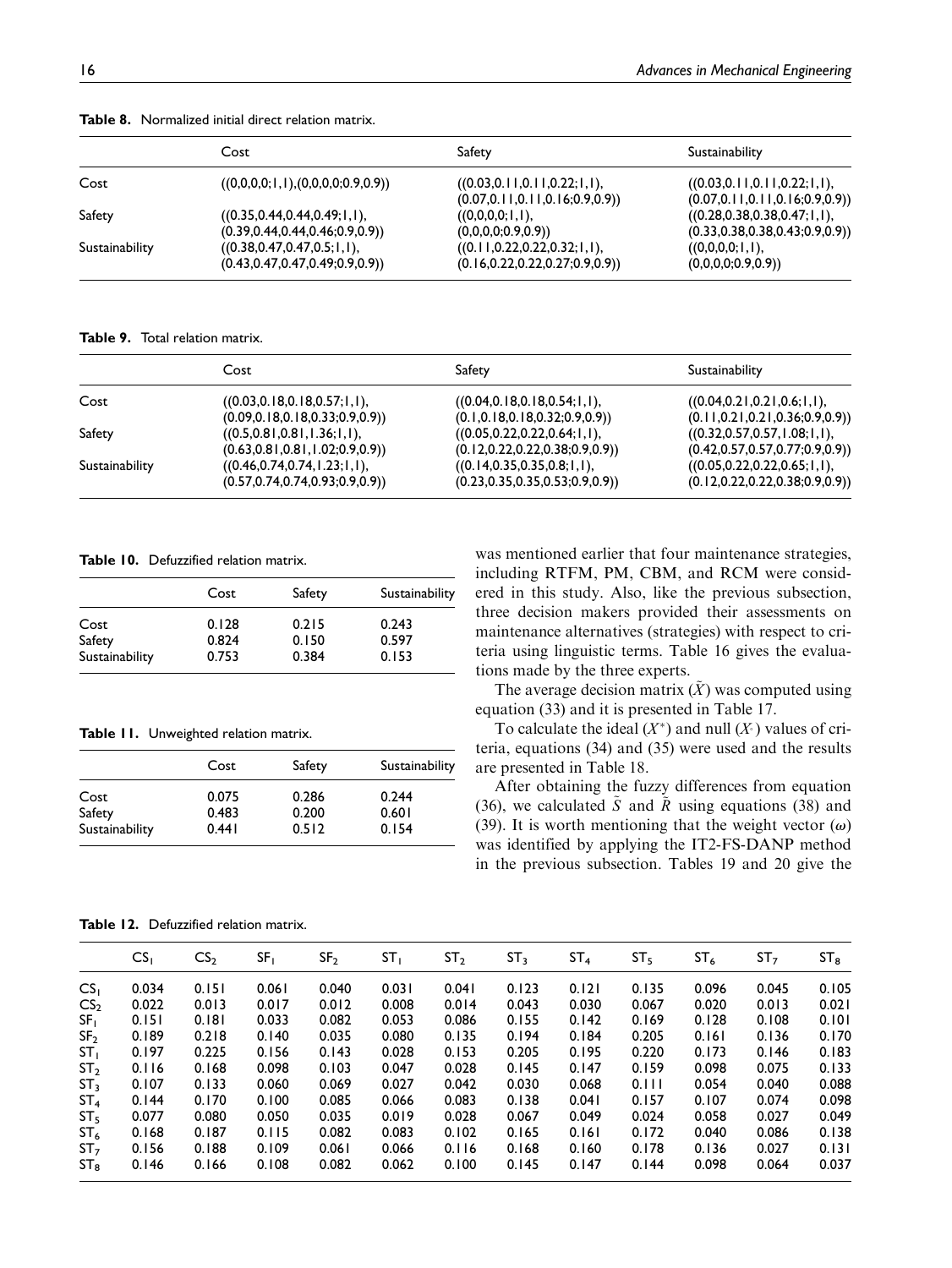|                 | CS <sub>1</sub> | CS <sub>2</sub> | SF <sub>1</sub> | SF <sub>2</sub> | ST <sub>1</sub> | ST <sub>2</sub> | ST <sub>3</sub> | ST <sub>4</sub> | ST <sub>5</sub> | ST <sub>6</sub> | ST <sub>7</sub> | ST <sub>8</sub> |
|-----------------|-----------------|-----------------|-----------------|-----------------|-----------------|-----------------|-----------------|-----------------|-----------------|-----------------|-----------------|-----------------|
| CS <sub>1</sub> | 0.604           | 0.916           | 0.783           | 0.770           | 0.783           | 0.743           | 0.740           | 0.801           | 0.668           | 0.823           | 0.769           | 0.830           |
| CS <sub>2</sub> | 0.395           | 0.083           | 0.216           | 0.229           | 0.216           | 0.256           | 0.259           | 0.198           | 0.331           | 0.176           | 0.230           | 0.169           |
| SF <sub>1</sub> | 0.444           | 0.454           | 0.193           | 0.699           | 0.401           | 0.389           | 0.444           | 0.434           | 0.452           | 0.442           | 0.443           | 0.372           |
| SF <sub>2</sub> | 0.555           | 0.545           | 0.806           | 0.300           | 0.598           | 0.610           | 0.555           | 0.565           | 0.547           | 0.557           | 0.556           | 0.627           |
| ST <sub>1</sub> | 0.177           | 0.170           | 0.195           | 0.216           | 0.070           | 0.234           | 0.192           | 0.201           | 0.188           | 0.226           | 0.270           | 0.212           |
| ST <sub>2</sub> | 0.104           | 0.127           | 0.123           | 0.155           | 0.119           | 0.043           | 0.136           | 0.152           | 0.136           | 0.127           | 0.138           | 0.155           |
| ST <sub>3</sub> | 0.096           | 0.100           | 0.075           | 0.104           | 0.068           | 0.064           | 0.028           | 0.070           | 0.095           | 0.071           | 0.073           | 0.102           |
| ST <sub>4</sub> | 0.129           | 0.129           | 0.125           | 0.129           | 0.166           | 0.127           | 0.129           | 0.042           | 0.134           | 0.140           | 0.137           | 0.114           |
| ST <sub>5</sub> | 0.069           | 0.060           | 0.063           | 0.052           | 0.048           | 0.043           | 0.063           | 0.050           | 0.021           | 0.076           | 0.050           | 0.057           |
| ST <sub>6</sub> | 0.151           | 0.142           | 0.144           | 0.124           | 0.207           | 0.155           | 0.154           | 0.166           | 0.147           | 0.052           | 0.159           | 0.160           |
| ST <sub>7</sub> | 0.140           | 0.142           | 0.136           | 0.092           | 0.165           | 0.177           | 0.157           | 0.164           | 0.152           | 0.177           | 0.051           | 0.152           |
| $ST_8$          | 0.131           | 0.125           | 0.135           | 0.123           | 0.155           | 0.152           | 0.136           | 0.152           | 0.123           | 0.127           | 0.119           | 0.043           |

Table 13. Unweighted supermatrix.

Table 14. Weighted supermatrix.

|                 | CS <sub>1</sub> | CS <sub>2</sub> | SF <sub>1</sub> | SF <sub>2</sub> | ST <sub>1</sub> | ST <sub>2</sub> | ST <sub>3</sub> | ST <sub>4</sub> | ST <sub>5</sub> | ST <sub>6</sub> | ST <sub>7</sub> | $ST_8$ |
|-----------------|-----------------|-----------------|-----------------|-----------------|-----------------|-----------------|-----------------|-----------------|-----------------|-----------------|-----------------|--------|
| CS <sub>1</sub> | 0.045           | 0.069           | 0.224           | 0.220           | 0.191           | 0.182           | 0.181           | 0.196           | 0.163           | 0.201           | 0.188           | 0.203  |
| CS <sub>2</sub> | 0.029           | 0.006           | 0.062           | 0.065           | 0.053           | 0.062           | 0.063           | 0.048           | 0.081           | 0.043           | 0.056           | 0.041  |
| SF <sub>1</sub> | 0.214           | 0.219           | 0.038           | 0.140           | 0.241           | 0.234           | 0.267           | 0.261           | 0.271           | 0.266           | 0.266           | 0.223  |
| SF <sub>2</sub> | 0.268           | 0.263           | 0.162           | 0.060           | 0.360           | 0.367           | 0.334           | 0.339           | 0.329           | 0.335           | 0.334           | 0.377  |
| ST <sub>1</sub> | 0.078           | 0.075           | 0.100           | 0.111           | 0.010           | 0.036           | 0.029           | 0.031           | 0.029           | 0.034           | 0.041           | 0.032  |
| ST <sub>2</sub> | 0.046           | 0.056           | 0.063           | 0.079           | 0.018           | 0.006           | 0.021           | 0.023           | 0.021           | 0.019           | 0.021           | 0.023  |
| ST <sub>3</sub> | 0.042           | 0.044           | 0.038           | 0.053           | 0.010           | 0.009           | 0.004           | 0.010           | 0.014           | 0.011           | 0.011           | 0.015  |
| ST <sub>4</sub> | 0.057           | 0.057           | 0.064           | 0.066           | 0.025           | 0.019           | 0.019           | 0.006           | 0.020           | 0.021           | 0.021           | 0.017  |
| ST <sub>5</sub> | 0.030           | 0.026           | 0.032           | 0.027           | 0.007           | 0.006           | 0.009           | 0.007           | 0.003           | 0.011           | 0.007           | 0.008  |
| ST <sub>6</sub> | 0.066           | 0.062           | 0.074           | 0.064           | 0.031           | 0.023           | 0.023           | 0.025           | 0.022           | 0.008           | 0.024           | 0.024  |
| ST <sub>7</sub> | 0.062           | 0.063           | 0.070           | 0.047           | 0.025           | 0.027           | 0.024           | 0.025           | 0.023           | 0.027           | 0.007           | 0.023  |
| $ST_8$          | 0.058           | 0.055           | 0.069           | 0.063           | 0.023           | 0.023           | 0.020           | 0.023           | 0.019           | 0.019           | 0.018           | 0.006  |

Table 15. Limit supermatrix.

|                 | CS <sub>1</sub> | CS <sub>2</sub> | SF <sub>1</sub> | SF <sub>2</sub> | ST <sub>1</sub> | ST <sub>2</sub> | ST <sub>3</sub> | ST <sub>4</sub> | ST <sub>5</sub> | ST <sub>6</sub> | ST <sub>7</sub> | ST <sub>8</sub> |
|-----------------|-----------------|-----------------|-----------------|-----------------|-----------------|-----------------|-----------------|-----------------|-----------------|-----------------|-----------------|-----------------|
| CS <sub>1</sub> | 0.172           | 0.172           | 0.172           | 0.172           | 0.172           | 0.172           | 0.172           | 0.172           | 0.172           | 0.172           | 0.172           | 0.172           |
| CS <sub>2</sub> | 0.051           | 0.051           | 0.051           | 0.051           | 0.051           | 0.051           | 0.051           | 0.051           | 0.051           | 0.051           | 0.051           | 0.051           |
| SF <sub>1</sub> | 0.179           | 0.179           | 0.179           | 0.179           | 0.179           | 0.179           | 0.179           | 0.179           | 0.179           | 0.179           | 0.179           | 0.179           |
| SF <sub>2</sub> | 0.230           | 0.230           | 0.230           | 0.230           | 0.230           | 0.230           | 0.230           | 0.230           | 0.230           | 0.230           | 0.230           | 0.230           |
| ST <sub>1</sub> | 0.071           | 0.071           | 0.071           | 0.071           | 0.071           | 0.071           | 0.071           | 0.071           | 0.071           | 0.071           | 0.071           | 0.071           |
| ST <sub>2</sub> | 0.047           | 0.047           | 0.047           | 0.047           | 0.047           | 0.047           | 0.047           | 0.047           | 0.047           | 0.047           | 0.047           | 0.047           |
| ST <sub>3</sub> | 0.032           | 0.032           | 0.032           | 0.032           | 0.032           | 0.032           | 0.032           | 0.032           | 0.032           | 0.032           | 0.032           | 0.032           |
| ST <sub>4</sub> | 0.046           | 0.046           | 0.046           | 0.046           | 0.046           | 0.046           | 0.046           | 0.046           | 0.046           | 0.046           | 0.046           | 0.046           |
| ST,             | 0.021           | 0.021           | 0.021           | 0.021           | 0.021           | 0.021           | 0.021           | 0.021           | 0.021           | 0.021           | 0.021           | 0.021           |
| $ST_6$          | 0.051           | 0.051           | 0.051           | 0.051           | 0.051           | 0.051           | 0.051           | 0.051           | 0.051           | 0.051           | 0.051           | 0.051           |
| ST <sub>7</sub> | 0.046           | 0.046           | 0.046           | 0.046           | 0.046           | 0.046           | 0.046           | 0.046           | 0.046           | 0.046           | 0.046           | 0.046           |
| $ST_{\rm R}$    | 0.047           | 0.047           | 0.047           | 0.047           | 0.047           | 0.047           | 0.047           | 0.047           | 0.047           | 0.047           | 0.047           | 0.047           |

values for  $\tilde{S}$  and  $\tilde{R}$  as well as their defuzzified values under  $CR(S)$  and  $CR(\tilde{R})$  columns.

Based on equation (42), we obtain the values of  $\tilde{Q}$ with respect to four different values of  $v$  and they are given in Tables 21 to 24. Additionally, the defuzzified values are also calculated and presented in the Tables.

According to conditions 1 and 2, we conclude that the ranking of maintenance strategies from best to worst performance was found to be RCM, CBM, PM, and RTFM.

#### Conclusion and future works

In this study, we developed a fuzzy group MCDM approach by combining three techniques of DEMATEL, ANP, and VIKOR, to determine the most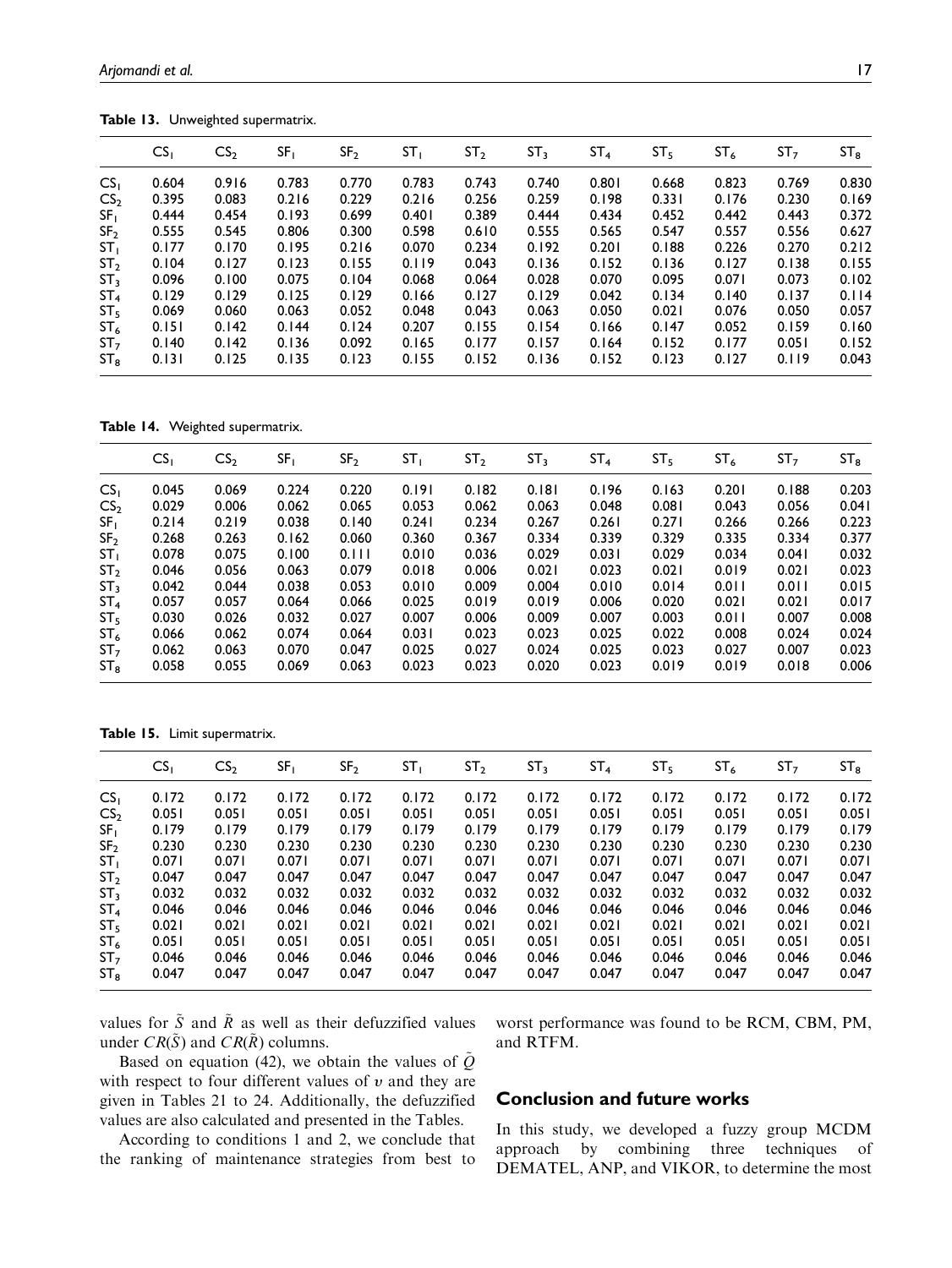|                 | <b>DI</b>   |           |            |            | D <sub>2</sub> |    |            | D <sub>3</sub> |             |    |            |            |
|-----------------|-------------|-----------|------------|------------|----------------|----|------------|----------------|-------------|----|------------|------------|
|                 | <b>RTFM</b> | <b>PM</b> | <b>CBM</b> | <b>RCM</b> | <b>RTFM</b>    | PM | <b>CBM</b> | <b>RCM</b>     | <b>RTFM</b> | PM | <b>CBM</b> | <b>RCM</b> |
| CS <sub>1</sub> | <b>VP</b>   | P         | B          | G          | P              | MP | VG         | G              | <b>VP</b>   | P  | G          | VG         |
| CS <sub>2</sub> | G           | В         |            | MP         | B              | VG | G          | F              | VG          | VG | F          | <b>MP</b>  |
| SF <sub>1</sub> | P           | G         | VG         | В          | <b>VP</b>      | G  | B          | VG             | <b>VP</b>   | VG | VG         | В          |
| SF <sub>2</sub> | <b>VP</b>   | F.        | VG         | В          | <b>VP</b>      | G  | B          | В              | <b>VP</b>   | G  | в          | VG         |
| ST <sub>1</sub> | P           | G         | VG         | В          | <b>VP</b>      | G  | VG         | VG             | MP          | VG | B          | В          |
| ST <sub>2</sub> | VP          | F         | B          | G          | P              | F  | VG         | G              |             | VG | B          | G          |
| ST <sub>3</sub> | F           | MP        | VG         | G          | P              | G  | VG         | B              |             | G  | B          | VG         |
| ST <sub>4</sub> | F           | F.        | VG         | VG         | MP             | F  | В          | VG             |             | G  | VG         | В          |
| ST <sub>5</sub> | <b>VP</b>   | G         | VG         | В          | VP             | VG | B          | VG             | P           | G  | B          | B          |
| ST <sub>6</sub> | VP.         | G         | B          | B          | P              | G  | B          | VG             | <b>VP</b>   | G  | VG         | B          |
| ST <sub>7</sub> | MP          | G         | B          | VG         |                | G  | B          | В              | P           | F  | VG         | VG         |
| $ST_8$          | VP          | G         | B          | VG         | P              | F  | B          | B              | VP          | G  | VG         | В          |

Table 16. Linguistic evaluations of maintenance strategies.

Table 17. Average decision matrix.

|                 | <b>RTFM</b>                         | PΜ                                 | CBM                                | <b>RCM</b>                         |
|-----------------|-------------------------------------|------------------------------------|------------------------------------|------------------------------------|
| CS <sub>1</sub> | ((0,0.02,0.02,0.1;1,1)),            | (0.02, 0.1, 0.1, 0.22; 1, 1),      | ((0.42, 0.52, 0.52, 0.58; 1, 1),   | ((0.34, 0.46, 0.46, 0.56; 1, 1),   |
|                 | (0.01, 0.02, 0.02, 0.06, 0.9, 0.9)  | (0.06, 0.1, 0.1, 0.16, 0.9, 0.9))  | (0.47, 0.52, 0.52, 0.55, 0.9, 0.9) | (0.4, 0.46, 0.46, 0.51, 0.9, 0.9)  |
| CS <sub>2</sub> | ((0.42, 0.52, 0.52, 0.58; 1, 1),    | ((0.46, 0.56, 0.56, 0.6; 1, 1),    | ((0.22, 0.34, 0.34, 0.46; 1, 1),   | ((0.1, 0.22, 0.22, 0.34; 1, 1),    |
|                 | (0.47, 0.52, 0.52, 0.55, 0.9, 0.9)  | (0.51, 0.56, 0.56, 0.58, 0.9, 0.9) | (0.28, 0.34, 0.34, 0.4, 0.9, 0.9)  | (0.16, 0.22, 0.22, 0.28, 0.9, 0.9) |
| SF,             | ((0,0.02,0.02,0.1;1,1)),            | ((0.34, 0.46, 0.46, 0.56; 1, 1),   | ((0.46, 0.56, 0.56, 0.6; 1, 1),    | ((0.5, 0.58, 0.58, 0.6; 1, 1),     |
|                 | (0.01, 0.02, 0.02, 0.06, 0.9, 0.9)  | (0.4, 0.46, 0.46, 0.51, 0.9, 0.9)  | (0.51, 0.56, 0.56, 0.58, 0.9, 0.9) | (0.54, 0.58, 0.58, 0.59, 0.9, 0.9) |
| SF <sub>2</sub> | ((0,0,0,0.06;1,1),                  | ((0.26, 0.38, 0.38, 0.5; 1, 1),    | ((0.5, 0.58, 0.58, 0.6; 1, 1),     | ((0.5, 0.58, 0.58, 0.6; 1, 1),     |
|                 | (0,0,0,0.03;0.9,0.9)                | (0.32, 0.38, 0.38, 0.44, 0.9, 0.9) | (0.54, 0.58, 0.58, 0.59, 0.9, 0.9) | (0.54, 0.58, 0.58, 0.59, 0.9, 0.9) |
| ST <sub>I</sub> | ((0.02, 0.08, 0.08, 0.18; 1, 1),    | ((0.34, 0.46, 0.46, 0.56; 1, 1),   | ((0.46, 0.56, 0.56, 0.6; 1, 1),    | ((0.5, 0.58, 0.58, 0.6; 1, 1),     |
| ST <sub>2</sub> | (0.05, 0.08, 0.08, 0.13, 0.9, 0.9)  | (0.4, 0.46, 0.46, 0.51, 0.9, 0.9)  | (0.51, 0.56, 0.56, 0.58, 0.9, 0.9) | (0.54, 0.58, 0.58, 0.59, 0.9, 0.9) |
|                 | ((0.06, 0.12, 0.12, 0.22; 1, 1),    | ((0.26, 0.38, 0.38, 0.48; 1, 1),   | ((0.5, 0.58, 0.58, 0.6; 1, 1),     | ((0.3, 0.42, 0.42, 0.54; 1, 1))    |
| SΤ,             | (0.09, 0.12, 0.12, 0.17, 0.9, 0.9)) | (0.32, 0.38, 0.38, 0.43, 0.9, 0.9) | (0.54, 0.58, 0.58, 0.59, 0.9, 0.9) | (0.36, 0.42, 0.42, 0.48, 0.9, 0.9) |
|                 | ((0.12, 0.22, 0.22, 0.34; 1, 1),    | ((0.22, 0.34, 0.34, 0.46; 1, 1),   | ((0.46, 0.56, 0.56, 0.6; 1, 1))    | ((0.42, 0.52, 0.52, 0.58; 1, 1),   |
| SI <sub>4</sub> | (0.17, 0.22, 0.22, 0.28, 0.9, 0.9)  | (0.28, 0.34, 0.34, 0.4, 0.9, 0.9)  | (0.51, 0.56, 0.56, 0.58, 0.9, 0.9) | (0.47, 0.52, 0.52, 0.55, 0.9, 0.9) |
|                 | ((0.14, 0.26, 0.26, 0.38; 1, 1))    | ((0.22, 0.34, 0.34, 0.46; 1, 1),   | ((0.46, 0.56, 0.56, 0.6; 1, 1))    | ((0.46, 0.56, 0.56, 0.6; 1, 1))    |
| SI5.            | (0.2, 0.26, 0.26, 0.32, 0.9, 0.9)   | (0.28, 0.34, 0.34, 0.4, 0.9, 0.9)  | (0.51, 0.56, 0.56, 0.58, 0.9, 0.9) | (0.51, 0.56, 0.56, 0.58, 0.9, 0.9) |
|                 | ((0,0.02,0.02,0.1;1,1),             | ((0.34, 0.46, 0.46, 0.56; 1, 1),   | ((0.5, 0.58, 0.58, 0.6; 1, 1),     | ((0.5, 0.58, 0.58, 0.6; 1, 1),     |
| 5 آ S           | (0.01, 0.02, 0.02, 0.06, 0.9, 0.9)) | (0.4, 0.46, 0.46, 0.51, 0.9, 0.9)) | (0.54, 0.58, 0.58, 0.59, 0.9, 0.9) | (0.54, 0.58, 0.58, 0.59, 0.9, 0.9) |
|                 | ((0,0.02,0.02,0.1;1,1)),            | ((0.3, 0.42, 0.42, 0.54; 1, 1),    | ((0.5, 0.58, 0.58, 0.6; 1, 1),     | ((0.5, 0.58, 0.58, 0.6; 1, 1),     |
| S17             | (0.01, 0.02, 0.02, 0.06, 0.9, 0.9)  | (0.36, 0.42, 0.42, 0.48, 0.9, 0.9) | (0.54, 0.58, 0.58, 0.59, 0.9, 0.9) | (0.54, 0.58, 0.58, 0.59, 0.9, 0.9) |
|                 | ((0.08, 0.18, 0.18, 0.3; 1, 1),     | ((0.26, 0.38, 0.38, 0.5; 1, 1),    | ((0.5, 0.58, 0.58, 0.6; 1, 1),     | ((0.46, 0.56, 0.56, 0.6; 1, 1))    |
| SI <sub>R</sub> | (0.13, 0.18, 0.18, 0.24, 0.9, 0.9)  | (0.32, 0.38, 0.38, 0.44, 0.9, 0.9) | (0.54, 0.58, 0.58, 0.59, 0.9, 0.9) | (0.51, 0.56, 0.56, 0.58, 0.9, 0.9) |
|                 | ((0,0.02,0.02,0.1;1,1),             | ((0.26, 0.38, 0.38, 0.5; 1, 1),    | ((0.5, 0.58, 0.58, 0.6; 1, 1),     | ((0.5, 0.58, 0.58, 0.6; 1, 1),     |
|                 | (0.01, 0.02, 0.02, 0.06, 0.9, 0.9)  | (0.32, 0.38, 0.38, 0.44, 0.9, 0.9) | (0.54, 0.58, 0.58, 0.59, 0.9, 0.9) | (0.54, 0.58, 0.58, 0.59, 0.9, 0.9) |

sustainable maintenance strategy for distillation units in the oil refinery industry. To overcome the deficiencies of crisp decision-making approaches, we utilized interval type-2 fuzzy sets which are generalization of interval-valued fuzzy sets. Four main maintenance strategies were considered for the evaluations, including run-to-failure maintenance (RTFM), preventive maintenance (PM), condition-based maintenance (CBM), and reliability centered maintenance (RCM). After reviewing the literature and consultation with the plant stakeholders, three competing criteria including cost, safety, and sustainability were identified. These criteria were further broken down into 12 concrete sub-criteria. The IT2-FS DEMATEL-ANP (DANP) method was applied to determine the importance weights of criteria and sub-criteria, whereas the IT2-FS VIKOR method was proposed to prioritize the maintenance strategies from the perspective of three experts. The results showed that, thanks to advances in degradation modeling, sensor technology, and data analytics platforms, the RCM and CBM were the superior maintenance strategies for crude oil distillation systems.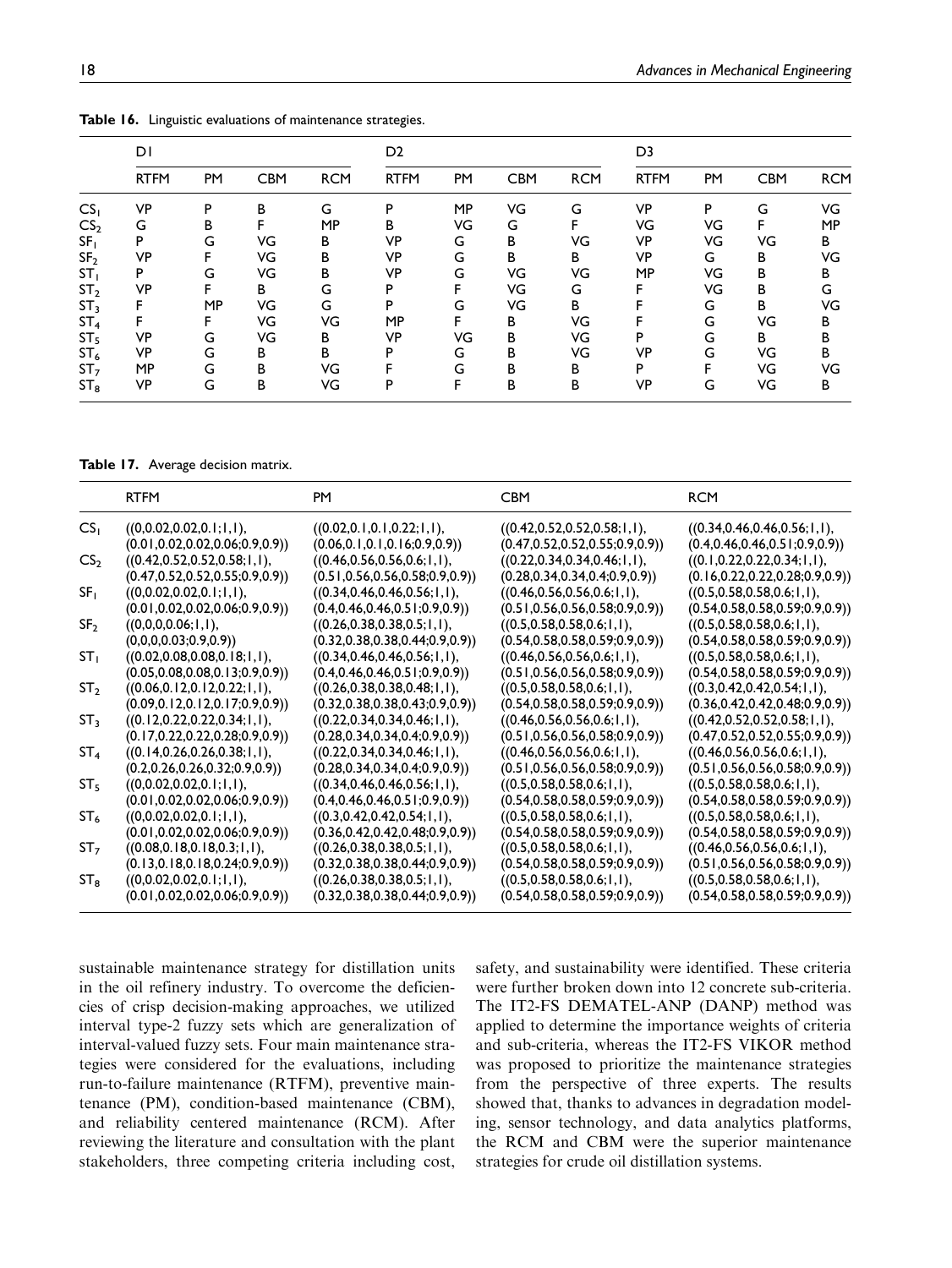#### Table 18. Ideal and null values.

|                                                                        | χ.                                                                                                                                                                                                                       |
|------------------------------------------------------------------------|--------------------------------------------------------------------------------------------------------------------------------------------------------------------------------------------------------------------------|
| $((0.42, 0.52, 0.52, 0.58; 1, 1), (0.47, 0.52, 0.52, 0.55; 0.9, 0.9))$ | $((0,0.02,0.02,0.1;1,1),(0.01,0.02,0.02,0.06;0.9,0.9))$                                                                                                                                                                  |
|                                                                        | $((0.1, 0.22, 0.22, 0.34; 1, 1), (0.16, 0.22, 0.22, 0.28; 0.9, 0.9))$                                                                                                                                                    |
| $((0,0.02,0.02,0.1;1,1),(0.01,0.02,0.02,0.06;0.9,0.9))$                | $((0.5, 0.58, 0.58, 0.6; 1, 1), (0.54, 0.58, 0.58, 0.59; 0.9, 0.9))$                                                                                                                                                     |
| $((0,0,0,0.06;1,1),(0,0,0,0.03;0.9,0.9))$                              | $((0.5, 0.58, 0.58, 0.6; 1, 1), (0.54, 0.58, 0.58, 0.59; 0.9, 0.9))$                                                                                                                                                     |
| $((0.02, 0.08, 0.08, 0.18; 1, 1), (0.05, 0.08, 0.08, 0.13; 0.9, 0.9))$ | $((0.5, 0.58, 0.58, 0.6; 1, 1), (0.54, 0.58, 0.58, 0.59; 0.9, 0.9))$                                                                                                                                                     |
| $((0.06, 0.12, 0.12, 0.22; 1, 1), (0.09, 0.12, 0.12, 0.17; 0.9, 0.9))$ | $((0.5, 0.58, 0.58, 0.6; 1, 1), (0.54, 0.58, 0.58, 0.59; 0.9, 0.9))$                                                                                                                                                     |
|                                                                        | $((0.46, 0.56, 0.56, 0.6; 1, 1), (0.51, 0.56, 0.56, 0.58; 0.9, 0.9))$                                                                                                                                                    |
|                                                                        | $((0.46, 0.56, 0.56, 0.6; 1, 1), (0.51, 0.56, 0.56, 0.58; 0.9, 0.9))$                                                                                                                                                    |
| $((0,0.02,0.02,0.1;1,1),(0.01,0.02,0.02,0.06;0.9,0.9))$                | $((0.5, 0.58, 0.58, 0.6; 1, 1), (0.54, 0.58, 0.58, 0.59; 0.9, 0.9))$                                                                                                                                                     |
| $((0.42, 0.52, 0.52, 0.58; 1, 1), (0.47, 0.52, 0.52, 0.55; 0.9, 0.9))$ | $((0.5, 0.58, 0.58, 0.6; 1, 1), (0.54, 0.58, 0.58, 0.59; 0.9, 0.9))$                                                                                                                                                     |
| $((0.46, 0.56, 0.56, 0.6; 1, 1), (0.51, 0.56, 0.56, 0.58; 0.9, 0.9))$  | $((0.5, 0.58, 0.58, 0.6; 1, 1), (0.54, 0.58, 0.58, 0.59; 0.9, 0.9))$                                                                                                                                                     |
| $((0,0.02,0.02,0.1;1,1),(0.01,0.02,0.02,0.06;0.9,0.9))$                | $((0.5, 0.58, 0.58, 0.6; 1, 1), (0.54, 0.58, 0.58, 0.59; 0.9, 0.9))$                                                                                                                                                     |
|                                                                        | $((0.46, 0.56, 0.56, 0.6; 1, 1), (0.51, 0.56, 0.56, 0.58; 0.9, 0.9))$<br>$((0.12, 0.22, 0.22, 0.34; 1, 1), (0.17, 0.22, 0.22, 0.28; 0.9, 0.9))$<br>$((0.14, 0.26, 0.26, 0.38; 1, 1), (0.2, 0.26, 0.26, 0.32; 0.9, 0.9))$ |

Table 19. Fuzzy and defuzzified values of  $\tilde{S}$ .

| <b>Strategy</b> |                                                                         | CR(S) |
|-----------------|-------------------------------------------------------------------------|-------|
| <b>RTFM</b>     | $((0.18, 0.3, 0.3, 0.37; 1, 1), (0.24, 0.3, 0.3, 0.34; 0.9, 0.9))$      | 0.28  |
| <b>PM</b>       | $((-0.01, 0.13, 0.13, 0.24; 1, 1), (0.05, 0.13, 0.13, 0.18; 0.9, 0.9))$ | 0.12  |
| <b>CBM</b>      | $((-0.02, 0.07, 0.07, 0.16; 1, 1), (0.02, 0.07, 0.07, 0.12; 0.9, 0.9))$ | 0.07  |
| <b>RCM</b>      | $((-0.04, 0.06, 0.06, 0.15; 1, 1), (0.01, 0.06, 0.06, 0.11; 0.9, 0.9))$ | 0.06  |

Table 20. Fuzzy and defuzzified values of  $\tilde{R}$ .

| <b>Strategy</b> |                                                                        | CR(R) |
|-----------------|------------------------------------------------------------------------|-------|
| <b>RTFM</b>     | $((0.06, 0.08, 0.08, 0.08, 1, 1), (0.07, 0.08, 0.08, 0.08, 0.9, 0.9))$ | 0.08  |
| <b>PM</b>       | $((0,0.02,0.02,0.05;1,1),(0.01,0.02,0.02,0.04;0.9,0.9))$               | 0.02  |
| <b>CBM</b>      | $((0.04, 0.06, 0.06, 0.07; 1, 1), (0.05, 0.06, 0.06, 0.07; 0.9, 0.9))$ | 0.06  |
| <b>RCM</b>      | $((0.03, 0.05, 0.05, 0.07; 1, 1), (0.04, 0.05, 0.05, 0.06; 0.9, 0.9))$ | 0.05  |

**Table 21.** Fuzzy and defuzzified values of  $\tilde{Q}$  with  $v = 0.3$ .

| Strategy    | $Q(v = 0.3)$                                                                     | CR(0) | Ranking |
|-------------|----------------------------------------------------------------------------------|-------|---------|
| <b>RTFM</b> | $((0.017, 0.112, 0.112, 0.181; 1, 1), (0.065, 0.112, 0.112, 0.149; 0.9, 0.9))$   | 0.105 |         |
| <b>PM</b>   | $((-0.083, 0.019, 0.019, 0.116; 1, 1), (-0.034, 0.019, 0.019, 0.07; 0.9, 0.9))$  | 0.017 |         |
| <b>CBM</b>  | $((-0.062, 0.027, 0.027, 0.109; 1, 1), (-0.017, 0.027, 0.027, 0.07; 0.9, 0.9))$  | 0.025 |         |
| <b>RCM</b>  | $((-0.074, 0.018, 0.018, 0.106; 1, 1), (-0.027, 0.018, 0.018, 0.065; 0.9, 0.9))$ | 0.017 |         |

| <b>Table 22.</b> Fuzzy and defuzzified values of <b>Q</b> with $v = 0.5$ . |  |  |  |
|----------------------------------------------------------------------------|--|--|--|

| Strategy    | $Q(v = 0.5)$                                                                     | CR(0) | Ranking |
|-------------|----------------------------------------------------------------------------------|-------|---------|
| <b>RTFM</b> | $((0.019, 0.15, 0.15, 0.247; 1, 1), (0.085, 0.15, 0.15, 0.2; 0.9, 0.9))$         | 0.140 |         |
| <b>PM</b>   | $((-0.109, 0.032, 0.032, 0.164; 1, 1), (-0.04, 0.032, 0.032, 0.1; 0.9, 0.9))$    | 0.029 |         |
| <b>CBM</b>  | $((-0.098, 0.022, 0.022, 0.137; 1, 1), (-0.037, 0.022, 0.022, 0.081; 0.9, 0.9))$ | 0.020 |         |
| <b>RCM</b>  | $((-0.11, 0.013, 0.013, 0.133; 1, 1), (-0.048, 0.013, 0.013, 0.075; 0.9, 0.9))$  | 0.012 |         |

The work done in this study can be extended in many directions in future. For example, the results of this study can be compared with other hybrid MCDM

methods which have been used to solve the maintenance strategy selection problem. Some other theories, such as grey theory and rough set theory would also be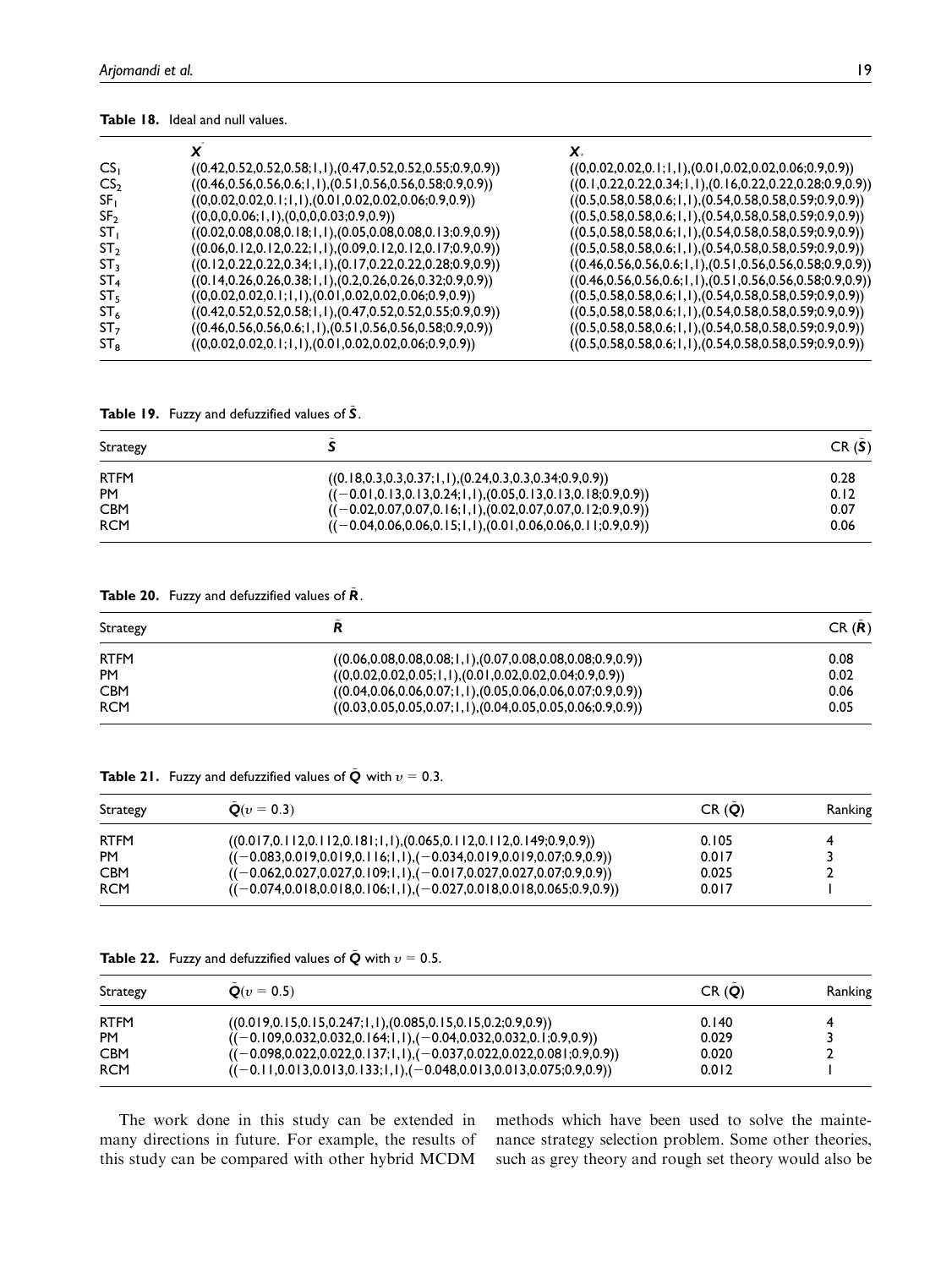| Strategy | $Q(v = 0.7)$                                                                     | CR(O) | Ranking |
|----------|----------------------------------------------------------------------------------|-------|---------|
| rtfm     | $((0.021, 0.187, 0.187, 0.313; 1, 1), (0.104, 0.187, 0.187, 0.251; 0.9, 0.9))$   | 0.175 |         |
| PM       | $((-0.135, 0.046, 0.046, 0.212; 1, 1), (-0.045, 0.046, 0.046, 0.13; 0.9, 0.9))$  | 0.041 |         |
| CBM      | $((-0.133, 0.017, 0.017, 0.164; 1, 1), (-0.058, 0.017, 0.017, 0.092; 0.9, 0.9))$ | 0.016 |         |
| RCM      | $((-0.146, 0.008, 0.008, 0.16; 1, 1), (-0.069, 0.008, 0.008, 0.085; 0.9, 0.9))$  | 0.007 |         |
|          |                                                                                  |       |         |

**Table 23.** Fuzzy and defuzzified values of  $\tilde{Q}$  with  $v = 0.7$ .

**Table 24.** Fuzzy and defuzzified values of  $\dot{Q}$  with  $v = 0.9$ .

| Strategy    | $Q(v = 0.9)$                                                                     | CR(Q) | Ranking |
|-------------|----------------------------------------------------------------------------------|-------|---------|
| <b>RTFM</b> | $((0.023, 0.225, 0.225, 0.379; 1, 1), (0.124, 0.225, 0.225, 0.302; 0.9, 0.9))$   | 0.210 |         |
| <b>PM</b>   | $((-0.161, 0.059, 0.059, 0.259; 1, 1), (-0.051, 0.059, 0.059, 0.159; 0.9, 0.9))$ | 0.053 |         |
| <b>CBM</b>  | $((-0.169, 0.012, 0.012, 0.192; 1, 1), (-0.078, 0.012, 0.012, 0.102; 0.9, 0.9))$ | 0.011 |         |
| <b>RCM</b>  | $((-0.182, 0.002, 0.002, 0.187; 1, 1), (-0.09, 0.002, 0.002, 0.095; 0.9, 0.9))$  | 0.002 |         |

promising methods to determine the optimal maintenance strategy under uncertain conditions. The proposed maintenance strategy selection model can also be adopted in other industries, such as renewables.

#### Declaration of conflicting interests

The author(s) declared no potential conflicts of interest with respect to the research, authorship, and/or publication of this article.

#### Funding

The author(s) received no financial support for the research, authorship, and/or publication of this article.

#### ORCID iD

Mahmood Shafiee **b** <https://orcid.org/0000-0002-6122-5719>

#### References

- 1. Ierace S and Cavalieri S. Maintenance strategy selection: a comparison between fuzzy logic and analytic hierarchy process. IFAC Proc Vol 2008; 41: 228–233.
- 2. Asuquo MP, Wang J, Zhang L, et al. Application of a multiple attribute group decision making (MAGDM) model for selecting appropriate maintenance strategy for marine and offshore machinery operations. Ocean Eng 2019; 179: 246–260.
- 3. Özcan E, Yumuşak R and Eren T. Risk based maintenance in the hydroelectric power plants. Energies 2019; 12: 1502.
- 4. Mechefske CK and Wang Z. Using fuzzy linguistics to select optimum maintenance and condition monitoring strategies. Mech Syst Signal Process 2003; 17: 305–316.
- 5. Vishnu CR and Regikumar V. Reliability based maintenance strategy selection in process plants: a case study. Procedia Technol 2016; 25: 1080–1087.
- 6. Nezami FG and Yildirim MB. A sustainability approach for selecting maintenance strategy. Int J Sustain Eng 2013; 6: 332–343.
- 7. Alsyouf I. Cost effective maintenance for competitive advantages. PhD Thesis, Växjö University, Sweden, 2004.
- 8. Animah I and Shafiee M. Maintenance strategy selection for critical shipboard machinery systems using a hybrid AHP-PROMETHEE and cost benefit analysis: a case study. J Mar Eng Technol. Epub ahead of print 31 January 2019. DOI: 10.1080/20464177.2019.1572705.
- 9. Vahdani B and Hadipour H. Extension of the ELEC-TRE method based on interval-valued fuzzy sets. Soft Comput 2011; 15: 569–579.
- 10. Shafiee M. Maintenance strategy selection problem: an MCDM overview. J Qual Maint Eng 2015; 21: 378–402.
- 11. Seiti H, Tagipour R, Hafezalkotob A, et al. Maintenance strategy selection with risky evaluations using RAHP. J Multi-Criteria Decis Anal 2017; 24: 257–274.
- 12. Bevilacqua M and Braglia M. The analytic hierarchy process applied to maintenance strategy selection. Reliab Eng Syst Saf 2000; 70: 71–83.
- 13. Al-Najjar B and Alsyouf I. Selecting the most efficient maintenance approach using fuzzy multiple criteria decision making. Int J Prod Econ 2003; 84: 85–100.
- 14. Sharma RK, Kumar D and Kumar P. FLM to select suitable maintenance strategy in process industries using MISO model. J Qual Maint Eng 2005; 11: 359–374.
- 15. Bertolini M and Bevilacqua M. A combined goal programming—AHP approach to maintenance selection problem. Reliab Eng Syst Saf 2006; 91: 839–848.
- 16. Wang L, Chu J and Wu J. Selection of optimum maintenance strategies based on a fuzzy analytic hierarchy process. Int J Prod Econ 2007; 107: 151–163.
- 17. Gaonkar RSP, Verma AK and Srividya A. Exploring fuzzy set concept in priority theory for maintenance strategy selection problem. Int J Appl Manag Technol 2008; 6: 131–142.
- 18. Ahmadi A, Gupta S, Karim R, et al. Selection of maintenance strategy for aircraft systems using multi-criteria